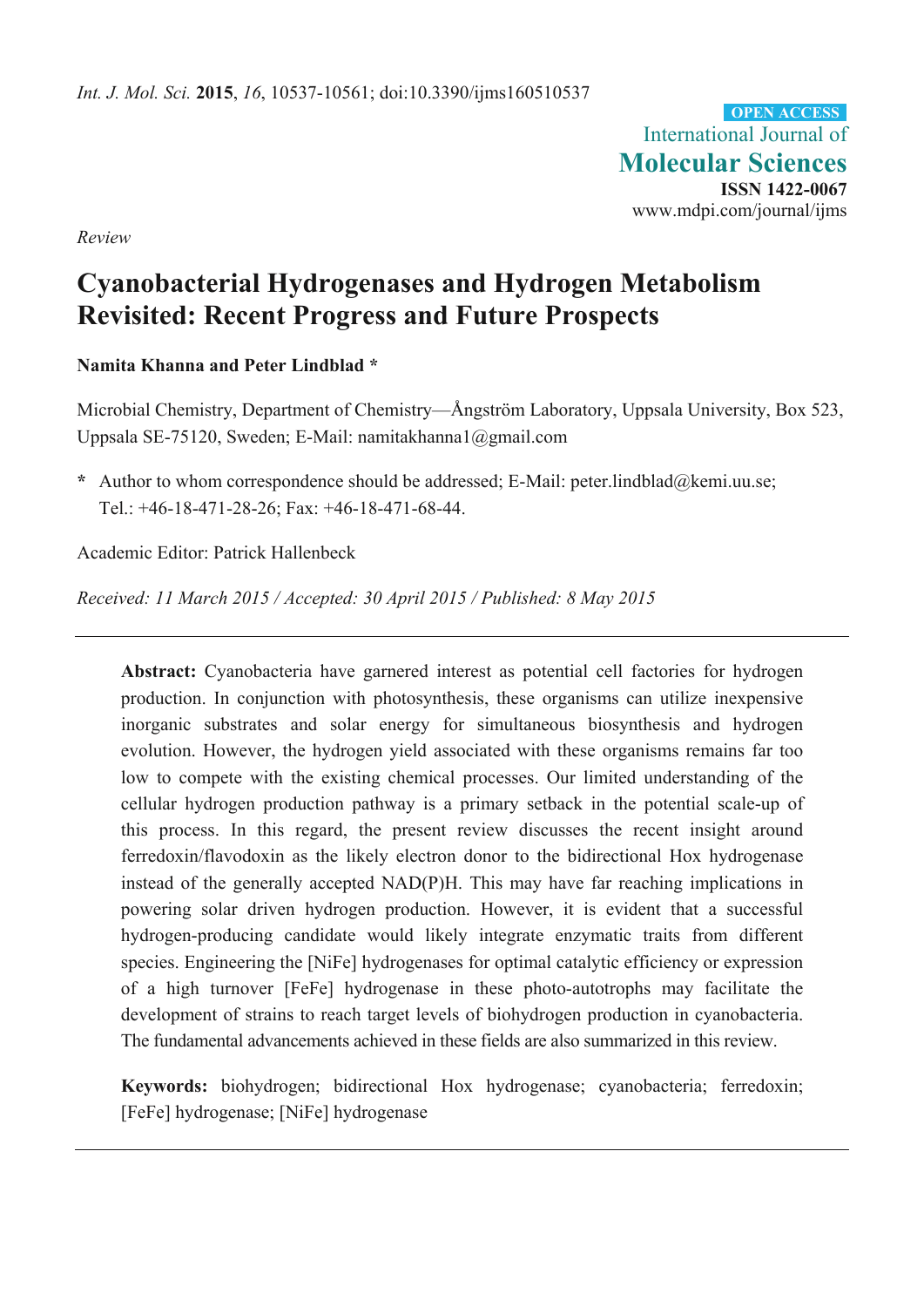A complete de-carbonization of the transport and electricity generation sector is required to avoid drastic climatic changes. Hydrogen appears to be a promising harbinger of this clean energy revolution. Due to recent major technical advancements, renewables are no longer considered as an expensive, immature technological alternative to limit carbon emissions; they are becoming increasingly cost competitive in several countries around the globe. Automakers have already launched hydrogen-powered vehicles that emit water as the only by product [1]. The traditional means to manufacture hydrogen employs natural gas, electricity, and conventional carbon emitting power plants. However, in nature, microorganisms possess an inherent capacity to turnover hydrogen via complex, novel enzymes known as hydrogenases. Hydrogenases are integrated into the cellular network such that they can dispose of excess reductants to generate a cellular waste product "hydrogen" [2]. Among the various hydrogen-producing microbes, photosynthetic cyanobacteria share similarity to the organisms of the eukaryotic world in possessing two photosystems [3,4]. The presence of photosystem II (PSII) empowers oxygen evolution by splitting of water molecules using light energy. Photosynthetic organisms possessing hydrogen related enzymes such as the bidirectional Hox hydrogenase or nitrogenase can directly employ reductant generated from the splitting of water to produce hydrogen [5,6]. In this respect, cyanobacteria are the optimal candidates because they can directly convert solar power and water into biofuel. As such, production of hydrogen from water utilizing solar energy is regarded as a far more environmentally benign process compared to related chemical processes. Such is the interest displayed in using these enzymes that several attempts have been made to understand, tune the catalytic bias, and develop their synthetic homologs [6–18].

At present, cyanobacteria and green algae are considered optimal candidates for hydrogen evolution, being the only known organisms that can both express functional hydrogenase and perform oxygenic photosynthesis [4,19,20]. The two organisms possess two distinct classes of hydrogenase; [NiFe] and [FeFe] hydrogenase respectively. A variety of organisms possess [NiFe] hydrogenases, however, [FeFe] hydrogenases are typically present only in algal species and a few prokaryotes. They are completely excluded from all cyanobacteria examined to date [21]. Though the two hydrogenases essentially catalyze the same reaction, they are structurally distinct and phylogenetically unrelated. The high turnover [FeFe] hydrogenases are known to be extremely oxygen labile [21]. On the other hand, cyanobacteria possess [NiFe] hydrogenases that are only reversibly inhibited by molecular oxygen, and some others, produced in aerotolerant organisms such as *Aquifex aeolicus*, are able to function in the presence of oxygen, a characteristic not known of [FeFe] hydrogenase [17,21–23].

Over the last few decades, cyanobacteria have been surveyed for hydrogen production. Depending on their physiology and structure, the different divisions of cyanobacteria are known to evolve hydrogen through different mechanisms [24–27]. For most unicellular, non-heterocystous and filamentous cyanobacteria, nitrogen fixation and photosynthesis occur in the same cell. In these cyanobacteria, the partition between photosynthetic oxygen evolution and hydrogenase/nitrogenase mediated hydrogen production is achieved through temporal separation as exemplified by unicellular *Synechococcus* PCC 7942 and non-heterocystous filamentous *Spirulina* sp. [24–26,28,29]. Other filamentous, non-heterocystous cyanobacteria rely on the development of larger colonies to create internal micro-anaerobic conditions such that certain internal filaments develop the capacity to fix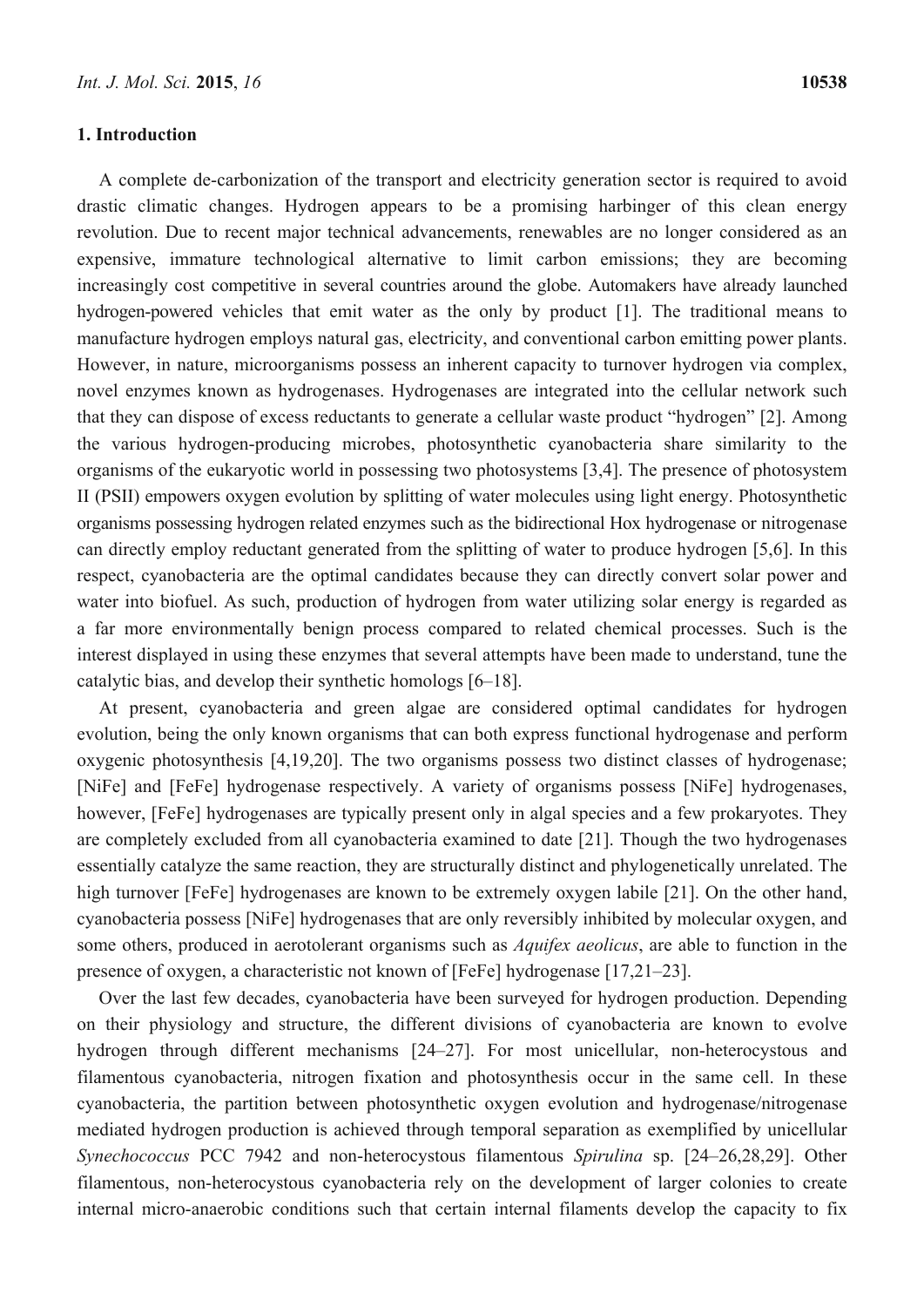nitrogen and produce hydrogen while the surrounding cells act as a sheath [30]. Phylogenetically more advanced, heterocystous, cyanobacteria such as *Nostoc* have evolved spatial separation in the form of micro anaerobic chambers for the expression of the oxygen-sensitive enzymes [24–26,31].

Cyanobacteria primarily possess three enzymes related to hydrogen production including the bidirectional Hox enzyme that catalyzes both hydrogen oxidation and proton reduction; the nitrogenase enzyme complex that produces hydrogen as a byproduct of nitrogen fixation, and the uptake hydrogenase that functions to oxidize hydrogen and is found closely associated with the nitrogenase complex [24–27,32]. The precise physiological role of the bidirectional Hox enzyme is still under debate. It is believed to function as an electron valve to release any excess electrons produced under photosynthetic or fermentative conditions [16,33–36]. In cyanobacteria, the uptake enzyme is found present in all nitrogen fixing species with the exception of the nitrogen fixing unicellular strain *Synechococcus* BG04351 and some *Chroococcidiopsis* isolates [37]. At the same time, the uptake hydrogenase has never been identified in a non-nitrogen fixing strain. The functions of the uptake hydrogenase are well characterized. Likely, it serves three functions including (i) the removal of oxygen from the nitrogenase site via the knall gas reaction (ii) to regain ATP consumed during the nitrogen fixation reaction and (iii) to prevent feedback inhibition to nitrogenase created by the buildup of hydrogen, particularly in the heterocysts [26]. In addition, hydrogen oxidation may provide additional reductant for nitrogen fixation, photosynthesis, and other reductive processes. There is as yet no evidence of any hydrogen sensory hydrogenases encoded by e.g., *hupUV* in cyanobacteria. Also, the cyanobacterial hydrogenases are devoid of [NiFeSe] type, commonly found in some anaerobic bacteria [25].

Whereas most of the characterized [NiFe] hydrogenases are hydrogen oxidizing, the cyanobacterial bidirectional Hox hydrogenases are interesting in terms of their bidirectional catalytic property [17]. Protein film electrochemistry has shown that the bidirectional Hox hydrogenase from *Synechocystis* PCC 6803 is "moderately" biased toward proton reduction as opposed to hydrogen oxidation [17]. This unusual catalytic adaptation may be linked to its role in maintaining the cellular redox potential as the organism swings from dark to light conditions [17]. The Hox enzyme from cyanobacteria has been studied in detail at the molecular level including its interacting partners and redox regulation [6,33,38,39]. In cyanobacteria, the enzyme is pentameric encoded by *hoxEFUYH*. The small and large catalytic subunit is encoded by *hoxY* and *hoxH* respectively, whereas *hoxEFU* encodes the diaphorase moiety. The physical location of the five structural genes differs from one cyanobacterium to the next [24,33,40,41]. In some cyanobacteria, they appear as a single operon while in others they are clustered in one part of the chromosome but interspersed with open reading frames (ORFs) at different positions, while in other organisms they are distributed throughout the genome [24,25]. The HoxH harbors the active metal center containing nickel and iron that are held in close proximity by two disulfide bridges that are provided by two cysteine residues. Additionally, the iron is coordinated by two cyanide ions and one carbon monoxide, whereas the nickel ion is coordinated by two additional cysteine residues [42–45]. For coordination, cysteine residue was found critical and mostly conserved across this family of enzymes [21,22]. The biosynthesis of such an enzyme is also a complex process and requires the help of several additional proteins (HypABCDEF) to incorporate the FeS clusters within the small subunit and metal ions and CO and CN ligands into the active center [21,46,47]. For maturation, HoxH (the large subunit) of the bidirectional hydrogenase undergoes specific endopeptidase cleavage at the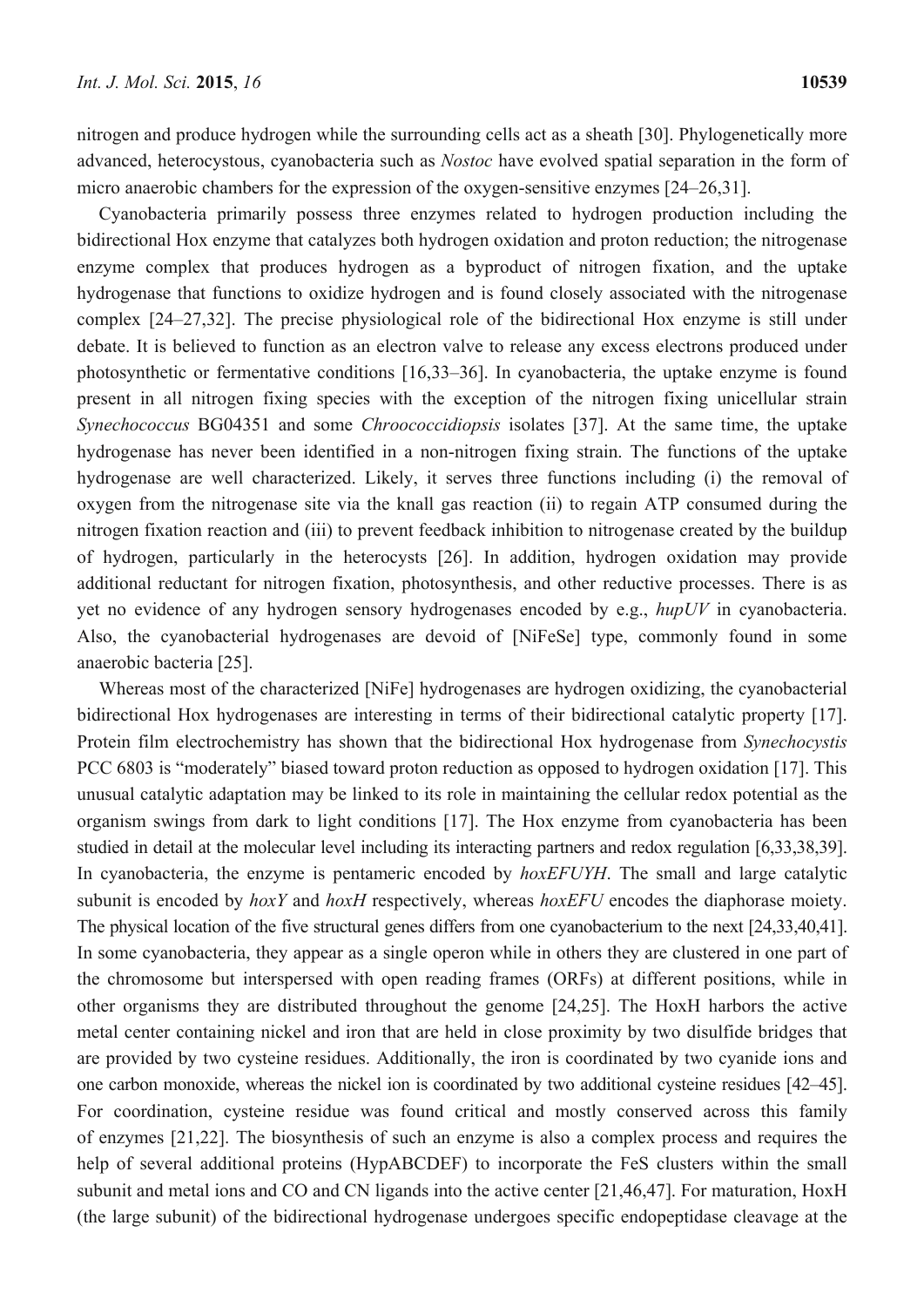*C*-terminus catalyzed by HoxW [6,21,46,48,49]. The *hypABCDEF* genes involved in this process have been identified in *E. coli* and it is known that their homologs are present in all organisms possessing [NiFe] hydrogenases. Within the cyanobacteria group, the maturation of the [NiFe] hydrogenases has not been studied in detail; however, several genes involved in this process have been identified clustered or scattered throughout the genomes [25,46,50–52]. LexA and two members of the AbrB-like family appear to be involved in the transcriptional regulation of the cyanobacterial Hox hydrogenase [6,53–56].

In this review, recent advancements that have a significant impact in the field of bidirectional Hox hydrogenase research are discussed. In addition, towards the development of more robust hydrogen-producing cellular factories, the feasibility of expression of non-native [NiFe] and [FeFe] hydrogenase in cyanobacteria are also summarized.

## **2. Key Advances in Cyanobacterial Research**

The bidirectional Hox hydrogenase is the key [NiFe] hydrogenase homolog involved in hydrogen production in cyanobacteria. Section 2.1 discusses the recent work that established ferredoxin as the natural electron donor to the bidirectional Hox hydrogenase in place of the generally accepted NAD(P)H. In Section 2.2, the expression and limitations of non-native hydrogenases including but not restricted to [NiFe] hydrogenase are discussed. Studies suggesting base pair substitutions in FeS cluster binding motifs to improve the efficacy of non-native [NiFe] hydrogenase are highlighted in Section 2.3.

### *2.1. Hox Reduced by NAD(P)H/NADH in Synechocystis—A Myth Busted*

*Synechocystis* PCC 6803 (hereafter *Synechocystis*) is a hydrogen producing strain that has been studied for several decades. It is a non-nitrogen fixing, genetically tractable, photosynthetic model organism. Recent protein film electrochemistry studies have demonstrated that the bidirectional Hox hydrogenase in *Synechocystis* has a bias towards proton reduction as opposed to hydrogen oxidation [17]. The physiological role of this enzyme is bidirectional. It acts as a valve to both "release" the excess electron generated under anoxic conditions, as molecular hydrogen, and also to "generate" electrons through hydrogen oxidation. Hydrogen production serves to dissipate the excess electron load derived either from fermentative metabolism in the dark or from the photosynthetic electron transport chain obtained during the swing from dark anaerobic to aerobic photosynthetic conditions [16,34,35]. Even though hydrogen production from the bidirectional Hox hydrogenase in *Synechocystis* has been studied for a long time, to date there are still several gaps in our understanding of the cyanobacterial hydrogen production process. With their unusual catalytic bias and the ability to be quickly reactivated after aerobic inactivation, bidirectional Hox hydrogenase can have immense application in bio-based technologies [57–59]. However, understanding the cellular metabolomics, in relation to hydrogen production is critical to establishing a photobiological hydrogen based industry [16,34,35].

The very discovery of the bidirectional Hox hydrogenase was shrouded in controversy for a long time. Only after extensive debate, did Houchins and Burris clearly show the presence of another hydrogenase in addition to the uptake hydrogenase in nitrogen-fixing cyanobacteria [60,61]. This reversible hydrogenase that catalyzed both hydrogen oxidation and proton reduction was isolated for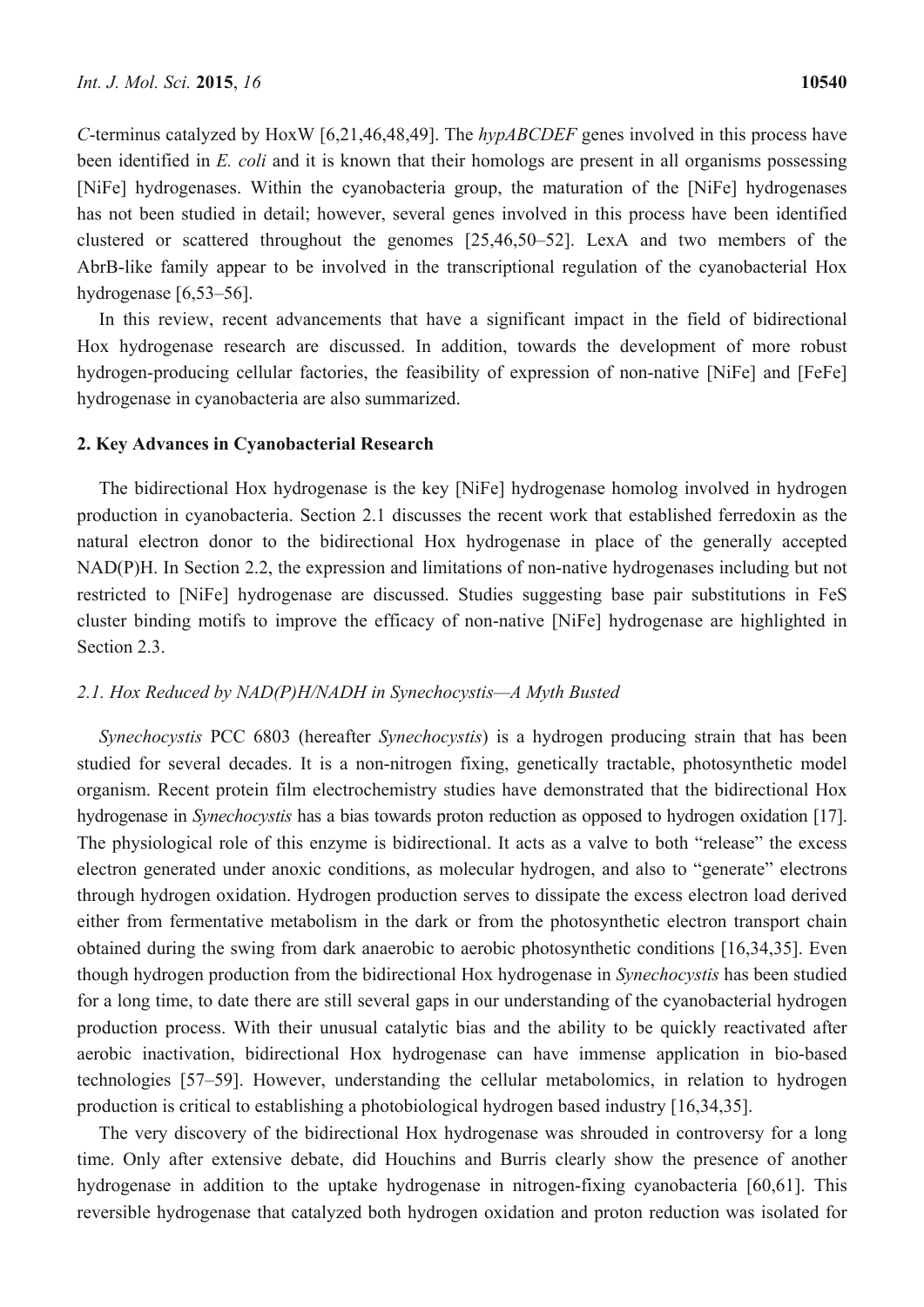the first time from the crude cell extracts of *Anabaena* PCC 7120 [62]. In *Synechocystis*, hydrogen production is associated with a single enzyme called the bidirectional Hox hydrogenase belonging to the [NiFe] class of hydrogenases [34]. However, the functional purpose of the constitutively expressed bidirectional Hox hydrogenase in aerobic photosynthetic *Synechocystis* remains elusive and is a debated topic. In an attempt to answer the question, the *hox* gene transcripts were studied under different physiological conditions [39]. It is predominantly thought to act under anaerobic conditions either to consume hydrogen to prevent the loss of reductant from the cell or during fermentation to dispose of the excess reductant as molecular hydrogen [2,16,34,35]. The role of the bidirectional Hox under aerobic condition is still unclear. Despite its aerobic expression, it is not oxygen-tolerant. Aerobic inactivation is total and nearly instantaneous, however, it is quickly (<90 s) reactivated by removal of oxygen and exposure to reducing conditions [17,22,63,64]. Moreover, studies showed that the cell coped well even in the absence of this enzyme, as was apparent in the *hoxYH* gene deletion mutant that showed no distinguished phenotype [65]. Comparative proteomic studies of the mutant and the wild type, grown under identical conditions, revealed differential fold changes for only 17 of the 210 identified proteins. Most of these proteins were related to the redox and energy state of the cell. The Hox deletion strain thus exhibited plasticity and metabolic adaptability [65].

Research in this field spans several decades yet there are several aspects, in this area of research, that still remain confounding. The cellular location of the Hox hydrogenase and its interaction with the photosynthetic electron transport chain remained contentious for a long time. In contrast to the uptake hydrogenase, the bidirectional hydrogenase is soluble after breaking the cyanobacterial cells. Immunological and membrane solubilization studies indicated its possible association with the cytoplasmic membranes or the thylakoids [34]. It was known that the hydrogenase lacks a membrane-spanning domain, thus indicating a possible interaction with an integral thylakoid membrane complex [25,38]. Only a very recent study involving green fluorescent protein tagging of the HoxF diaphorase subunit clearly indicated uniform dispersal of the hydrogenase through the thylakoid membranes and also a "subpopulation" localized to the discrete puncta in the distal thylakoid [66]. The HoxH and HoxY subunit association to the thylakoids was confirmed by immunogold electron microscopy [66].

Other issues that need to be resolved in *Synechocystis*, and also in other cyanobacteria in general, include the determination of factors that influence the partitioning of the reducing power between respiration and photosynthesis that share the cytochrome  $b<sub>6</sub>f$  complex (respiratory complex III) Recently, enhanced green fluorescent tagging and confocal fluorescence microscopy imaging in live cells was used to explore the factors that might control the prevalence of respiratory electron transfer to terminal oxidases *vs.* photosystem I (PSI) in the cyanobacterium *Synechococcus elongates* PCC 7942 [67]. The authors investigated the distribution of two key respiratory electron donors, type-I NAD(P)H dehydrogenase (NDH-1) and succinate dehydrogenase (SDH) in submicron scales (100–300 nm) under high to low light regimes and also in the presence of electron transport inhibitors. Their study indicated that complex redistribution influenced the partition of reducing power. However, the physical factors that controlled the distribution of the respiratory complexes within cyanobacterial thylakoid membranes were deemed as subjects for future investigation [67].

Another issue centers around the involvement of the HoxEFU diaphorase subunits in NAD(P)H-dehydrogenase complex I (NDH-I) of the respiratory chain. In cyanobacteria NDH-I was known to be comprised of 11 subunits whereas in all other organisms the complex was comprised of at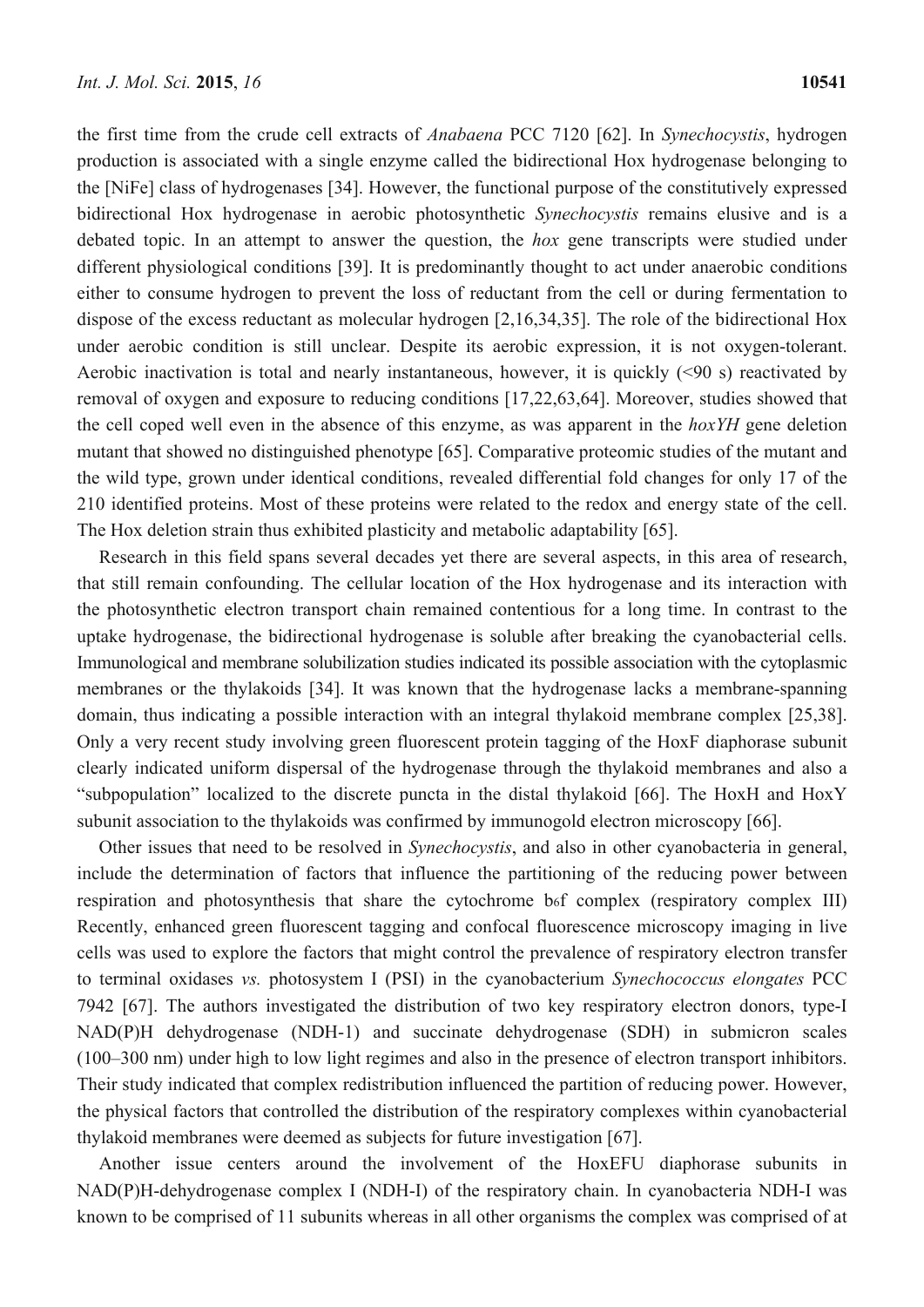least 14 subunits [41,51,62,68–70,71]. Subsequent proteomic analyses of the NDH-1 complexes from *Synechocystis* revealed the presence of several additional novel subunits including NDH-1M, NDH-1N, and NDH-1O besides carbon uptake subunits [71–73]. The diaphorose moiety of the bidirectional Hox hydrogenase, *hoxEFU*, bears homology to NADPH. It was therefore suggested that the "three missing genes" were encoded by the Hox diaphorase moiety and were simultaneously employed by the reversible Hox hydrogenase and the NDH-I complex [41,68,69,74]. However, there are two issues with this suggestion. Firstly, Hox does not occur ubiquitously in all cyanobacteria, for instance, *Nostoc*  PCC 73102 has no bidirectional hydrogenase activity but respires with rates comparable to those of other cyanobacteria [75]. Secondly, engineered strains with a mutation in either *hoxF* or *hoxU* did not show any bidirectional hydrogenase activity but still retained unimpaired respiratory activity [76]. In this light, Marreiros *et al.* [77] recently proposed an alternative perspective suggesting that the homology may be based on the evolutionary origins of complex I.

In addition to the above is another fundamental question regarding the possible electron donor to these hydrogenases. After much debate, it was established that NAD(P)H is the electron donor to the bidirectional Hox hydrogenase in *Synechocystis*. Although this was well accepted, there was always an element of surprise associated with this fact. The pyridine binding subunits of the diaphorase moiety have to date not been established [74]. In the text below, we describe why NAD(P)H was earlier accepted as the electron donor and more recently why ferredoxin was suggested as a more reasonable choice.

Sequence alignment of Hox hydrogenase from several different cyanobacteria showed a high similarity to the soluble NAD-reducing hydrogenase of *Alcaligenes eutrophus* [74]. This was the first evidence pointing towards NADPH as a direct redox partner to the [NiFe] homolog of cyanobacteria. Early activity experiments conducted on *Anacystis nidulans* bidirectional enzyme clearly indicated NADPH as the preferred substrate [69]. NADPH was later confirmed as an electron donor to the bidirectional Hox hydrogenase in studies using *Synechocystis* M55 mutant deficient in respiratory complex NDH-I. The mutant depicted high, sustained hydrogen production activity as compared to the wild type [35]. The paper rationalized suppression of the NADPH-consuming NDH-1 enzyme for the increased activity of the NADPH-dependent, reversible Hox hydrogenase. In cyanobacterial cells the redox status of the NADPH/NADP<sup>+</sup> pools is controlled by the activities of photosynthesis and respiration [35]. NADPH is also the substrate for the respiratory complex NDH-I encoded by the *ndh* genes. The developed M55 mutant was devoid of the *ndhB* genes. This likely led to large reserves of reduced NADPH pools. The authors discussed that under anoxia, the reduced NADPH pools may be consumed by the bidirectional Hox hydrogenase [35]. Contrarily, studies on HoxE deletion strain suggested better performance of NADH over NADPH, as electron donors to the bidirectional Hox hydrogenase in *Synechocystis* [78]. H/D exchange rates conducted on soluble wild type cell extracts indicated that NADH was a much better electron donor compared to NADPH, however for the HoxE deletion mutant, supplementation of the soluble extract with NADPH showed higher activity. H/D exchange rates determine the turnover of the catalytic site independently of the electron transfer. This led the authors to conclude that whereas NADH-mediated interaction occurred via the diaphorase moiety, the NADPH interaction occurred through an alternate mechanism [78]. Although it was generally accepted that the pyridine nucleotides were involved in transport of electrons to the Hox hydrogenase, there was general confusion regarding the nature; NADPH or NADH. While NADH is a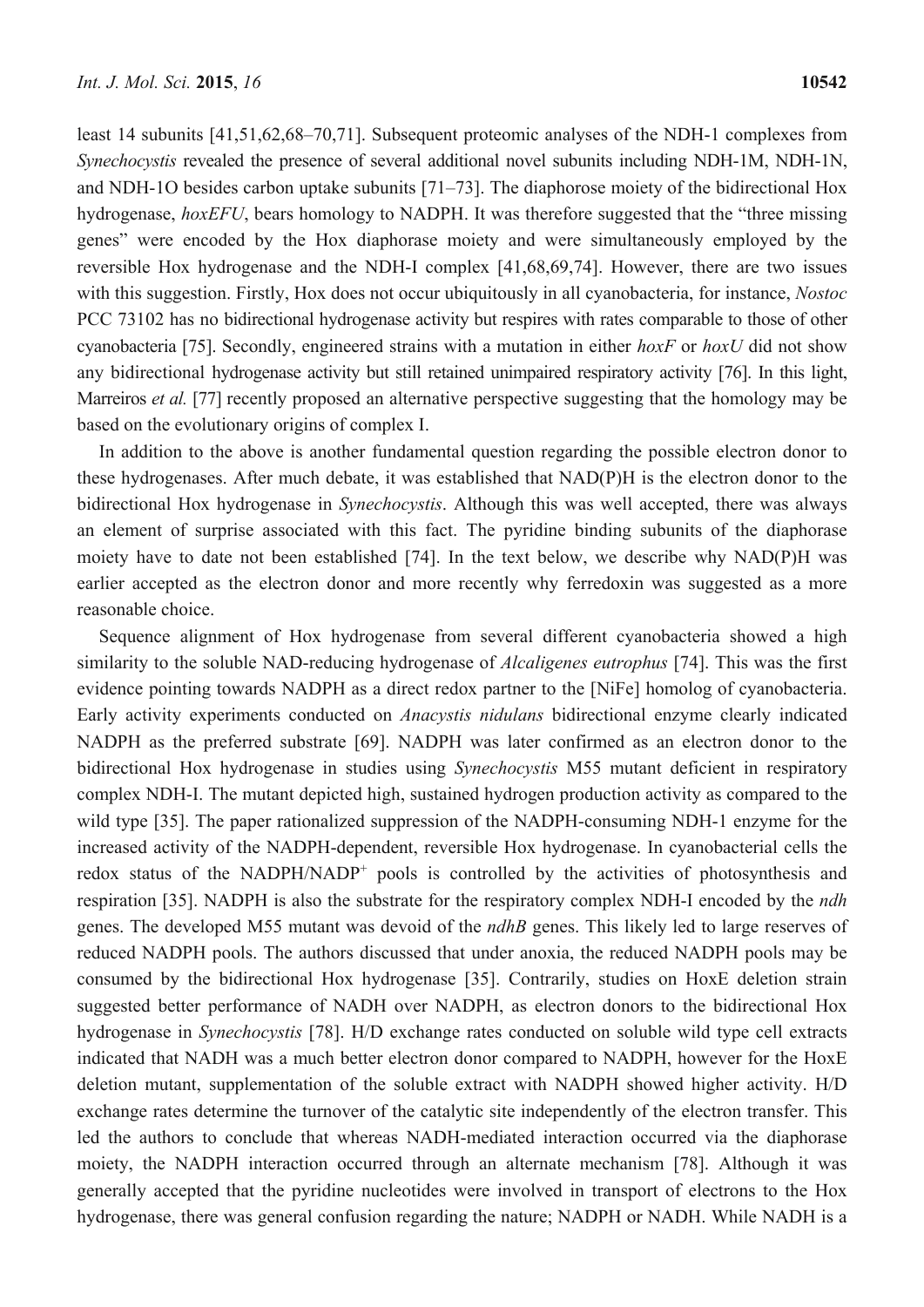product of glycolysis, NADPH is a product of the photosynthetic electron transport chain. Nevertheless, by the late 1990s and early 2000 it was well established that NAD(P)H was the possible redox donor to the bidirectional Hox hydrogenase. This was then considered a milestone discovery in relation to cyanobacterial hydrogen production [24]. Although well established the thermodynamic limitation of such a reaction was always debated.

With the identification of the electron donor, the hydrogen production pathway in *Synechocystis* was established [79]. It was suggested that in darkness and under anaerobic conditions, the reductant was generated either from fermentation (NADH from glycolysis) or from catabolism of the stored glycogen (NADPH), derived from the pentose phosphate pathway. It was accepted that these reductants were channeled through the pyruvate:ferredoxin oxidoreductase (PFOR)-ferredoxin-FNR-NAD(P)H to the Hox hydrogenase and coupled with cytoplasmic proton to produce molecular hydrogen [79–81]. Under light preceded by darkness, a short burst of hydrogen was observed. This was governed by ferredoxin-NADP<sup>+</sup> reductase (FNR)-hydrogenase [34,35]. The extent of hydrogen evolution was known to be governed by the redox state of the NAD(P)H pools controlled by the activities of photosynthesis and respiration [34,35]. Owing to the electrochemical potential difference of about, −320 mV for the NADP+ /NADPH couple and −420 mV for H+ /H2, the thermodynamic limitations of such a system remained questionable. Under such limitations, hydrogen production was possible only in the presence of very high, up to 99.9%, reduced NADP<sup>+</sup> pool. However, practically, it does not seem feasible for the cells to possess such a high ratio of NADPH/NADP<sup>+</sup> [16].

A case in point is the hydrogen production measurements from the cyanobacterium *Lyngbya* that can be as high as 450  $\mu$ M [82]. Calculations by Gutekunst *et al.* [16] suggest a NADH/NAD<sup>+</sup> ratio of 1000 would be required to support such high concentrations of hydrogen. The authors cited a redox ratio of 0.03 in *E. coli* under heterotrophic conditions [16,83,84]. The same or similar conditions may be extrapolated to cyanobacteria and thus the presence of a redox ratio of 1000 appears unrealistic [16]. Moreover, Gutekunst *et al*. [16] suggested that assays in which NAD(P)H was regarded as the electron donor used high concentrations between 12  $\mu$ M to 0.3 mM [16,35,78]. Such high concentrations cannot be accounted for in the living cell [16]. In addition, lately it was shown that NADPH was a poor electron donor as compared to NADH [16,78]. This was in contradiction to the earlier propagated role of the bidirectional Hox hydrogenase as an electron sink for the disposal of surplus electrons coming from PSI via ferredoxin, FNR and NADPH.

In view of the above, alternate molecules that could serve as redox acceptors or donors to the bidirectional Hox hydrogenase were surveyed [16,78]. Important limitations of the studies conducted so far appear to be lack of any *in vivo* analysis. It was observed that upon elution the pentameric HoxEFUYH hydrogenases tends to dissociate into the NAD(P)H binding diaphorase unit HoxEFU and the active hydrogenase HoxYH. Often *in vitro* and *in vivo* results have thus shown discrepancy. HoxE deletion mutants were devoid of hydrogen production *in vivo* however, *in vitro*, on addition of methyl viologen hydrogen production could still be detected [38,78]. Indeed, this shows that such small molecules have the potential to bypass the diaphorase moiety to donate electrons directly to the active site.

Recently, Gutekunst *et al.* [16] suggested modifications in the reported mechanism of hydrogen production from *Synechocystis*. Detailed experiments were carried out both *in vivo* and *in vitro* to determine the redox partner to the bidirectional hydrogenase in *Synechocystis*. While carrying out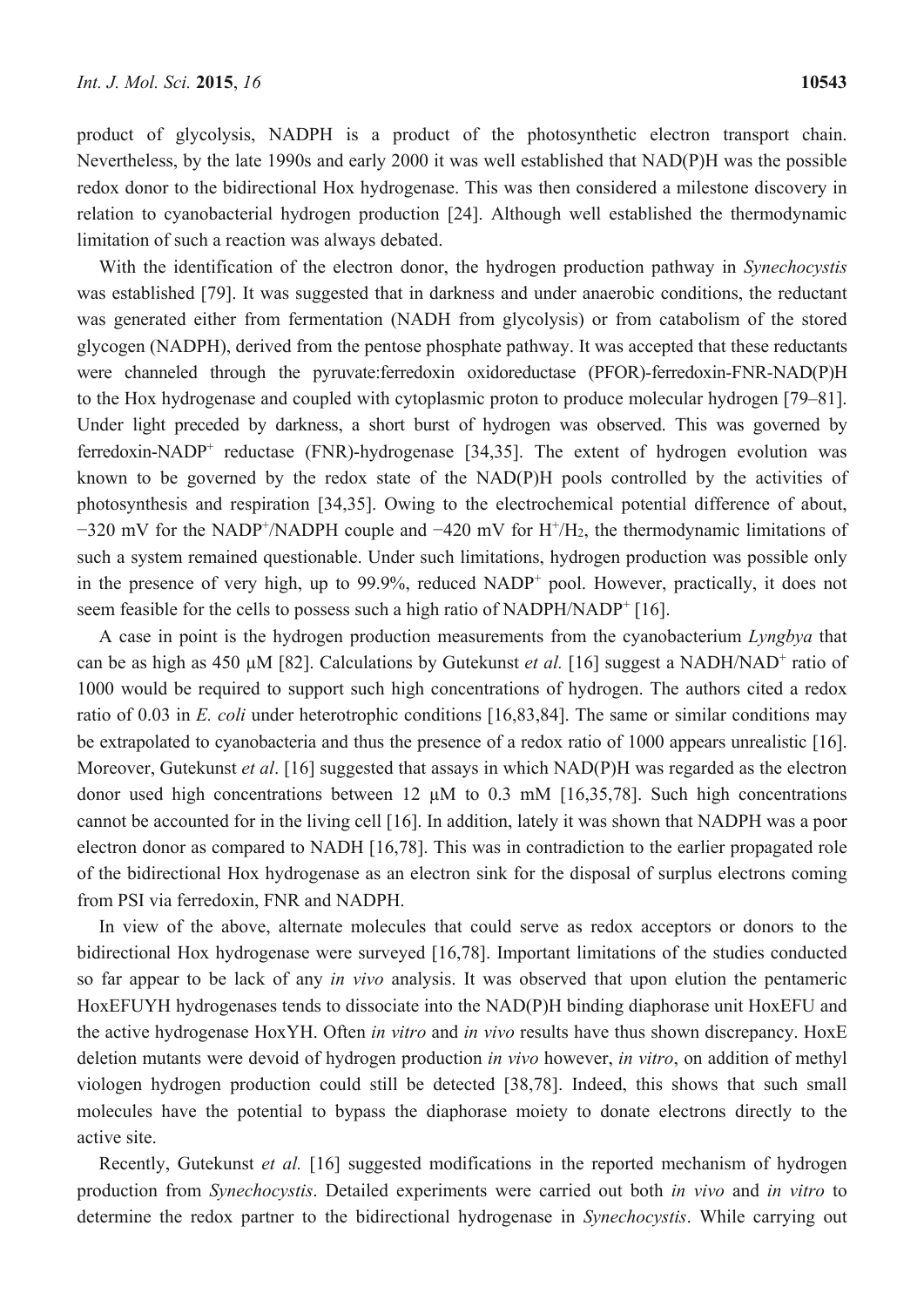*in vitro* assays, they found that the purified holoenzyme was not intact and incorporated only sub-stoichiometric levels of HoxE [16]. Earlier experiments had established the importance of HoxE subunit in the mediation of the pyridine nucleotides to hydrogenase [38,85]. An incomplete holoenzyme had the possibility to skew the results [85]. Therefore, the authors carried out studies on whole cell extracts [16]. Concentrations of 1.5 mM NADPH failed to induce any measureable hydrogen production in the cell-free extracts, however, related amounts of NADH led to the production of low levels of hydrogen [16]. Concurrently, addition of *in situ* concentrations of flavodoxin (Flv) or ferredoxin (Fd) led to the production of high rates of hydrogen. Ferredoxins are small, mostly acidic iron sulfur cluster containing proteins that usually possess a highly negative redox potential and act as electron donors in various metabolic pathways [86]. The authors did not observe a strict requirement for NADH to stimulate the electron transfer by ferredoxin. The results were further authenticated by the development of merodiploid FNR mutants that demonstrated prolonged hydrogen production capacity in keeping with the observation that ferredoxin is the direct electron donor to the hydrogenase [16] (Figure 1). If not, the FNR deletion mutant was likely to disrupt the electron transfer between the Fd-FNR-NADPH and the hydrogenase resulting in decreased hydrogen production [16]. Also, the thermodynamics of such a system corresponded well since the mid-point reduction potential of Fd/Flv is  $-440$  mV compared to  $-420$  mV of the H<sub>2</sub>/H<sup>+</sup> redox couple [16].



**Figure 1.** Biochemistry of hydrogen production in *Synechocystis* PCC 6803 by direct biophotolysis. In this pathway the reducing equivalents are obtained directly from the splitting of water at PSII. The electrons are transferred into the photosynthetic electron transport chain through a series of transport molecules including plastoquinone (PQ), cytochromeb $\delta$ F (Cyt b $\delta$ f) and plastocyanin (PC), and move through photosystem I (PSI) to reduce ferredoxin (Fdx) which goes on to reduce  $NADP<sup>+</sup>$  to  $NADPH$  via the enzyme ferredoxin  $NADP<sup>+</sup>$  reductase (FNR). At the same, time the reduced ferredoxin also has the capacity to directly donate the electrons to the Hox hydrogenase indicated by the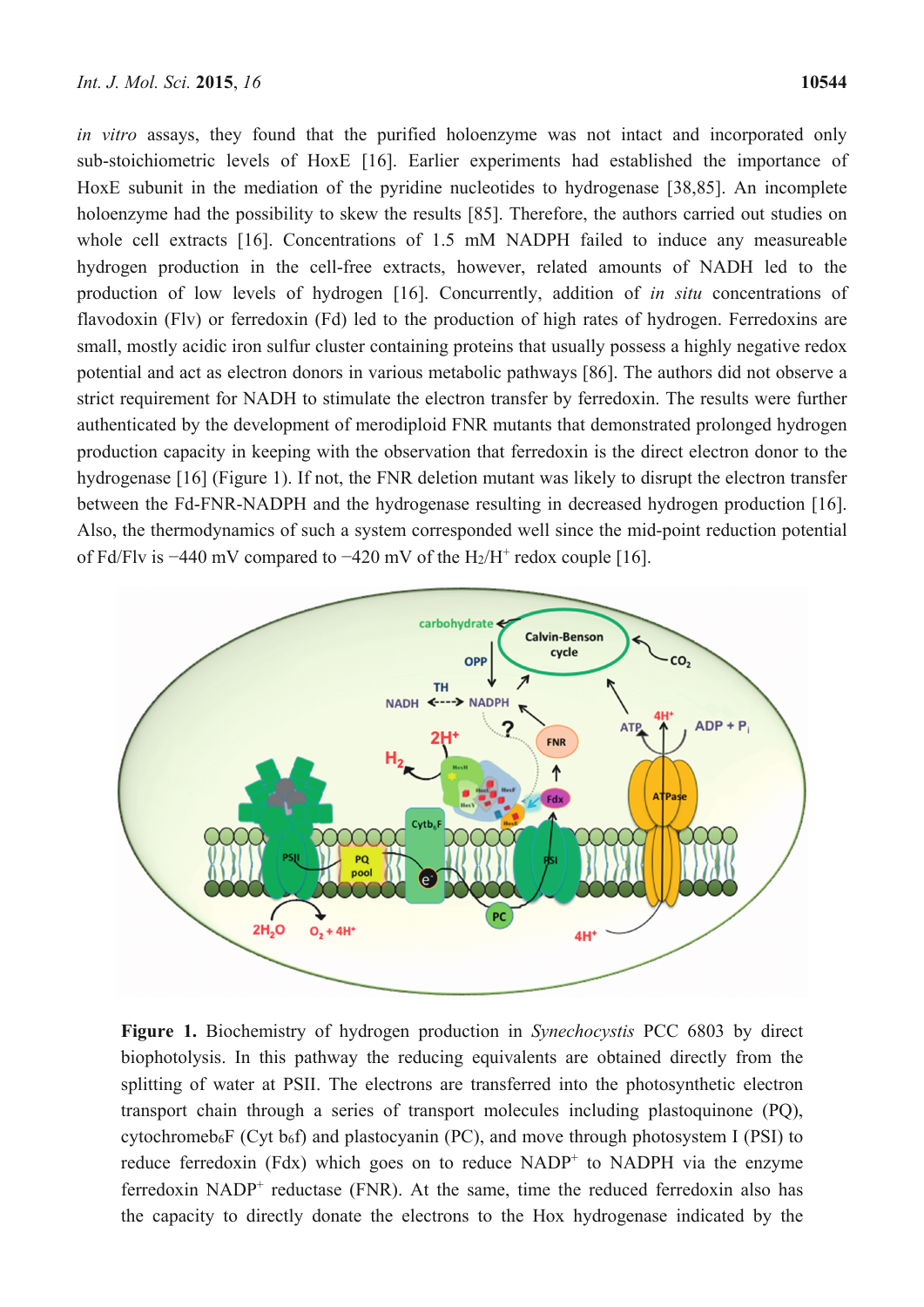highlighted arrow. Under the present conditions hydrogenase can compete with the Calvin cycle for hydrogen production till it is inactivated due to the evolution of oxygen at PSII. The dotted arrow speculates NADPH as another possible electron donor to the hydrogenase. The dotted double-headed arrow under TH suggests a hypothetical conversion of NADPH into NADH and *vice versa*. Abbreviations: OPP: Oxidative Pentose Phosphate pathway; TH: transhydrogenase; ATP: adenosine triphosphate; ADP: adenosine diphosphate.

One of the proposed functions of hydrogenase in *Synechocystis* is to maintain the redox balance under dark, anaerobic and fermentative conditions *en route* PFOR-ferredoxin-FNR-NADPH [16,33–36,79–81]. However, delta FNR mutants failed to show impaired hydrogen evolving capacity under fermentative conditions [16]. In contradiction, pyruvate formate oxidoreductase (PFOR) deletion mutant showed severely impaired hydrogen production capacity [16]. This together with the fact that NADPH is an uncommon electron donor under fermentative conditions inclines towards the acceptance of ferredoxin as the most likely electron donor under these conditions (Figure 2). Identification of amino acid residues that play a vital role in Hox-ferredoxin interaction further support this inference. Certainly further investigations are also required to understand the mechanisms by which electrons are partitioned between the various pathways in which ferredoxin plays a central role.



**Figure 2.** Biochemistry of hydrogen production in *Synechocystis* PCC 6803 by indirect biophotolysis. In darkness, under anaerobiosis, when the PSII is inactivated, glycogen is catabolized to pyruvate by glycolysis. Pyruvate is further oxidized to acetyl CoA during which ferredoxin is reduced by pyruvate formate oxidoreductase (PFOR). Reduced ferredoxin has the capacity to directly donate electrons to the Hox hydrogenase.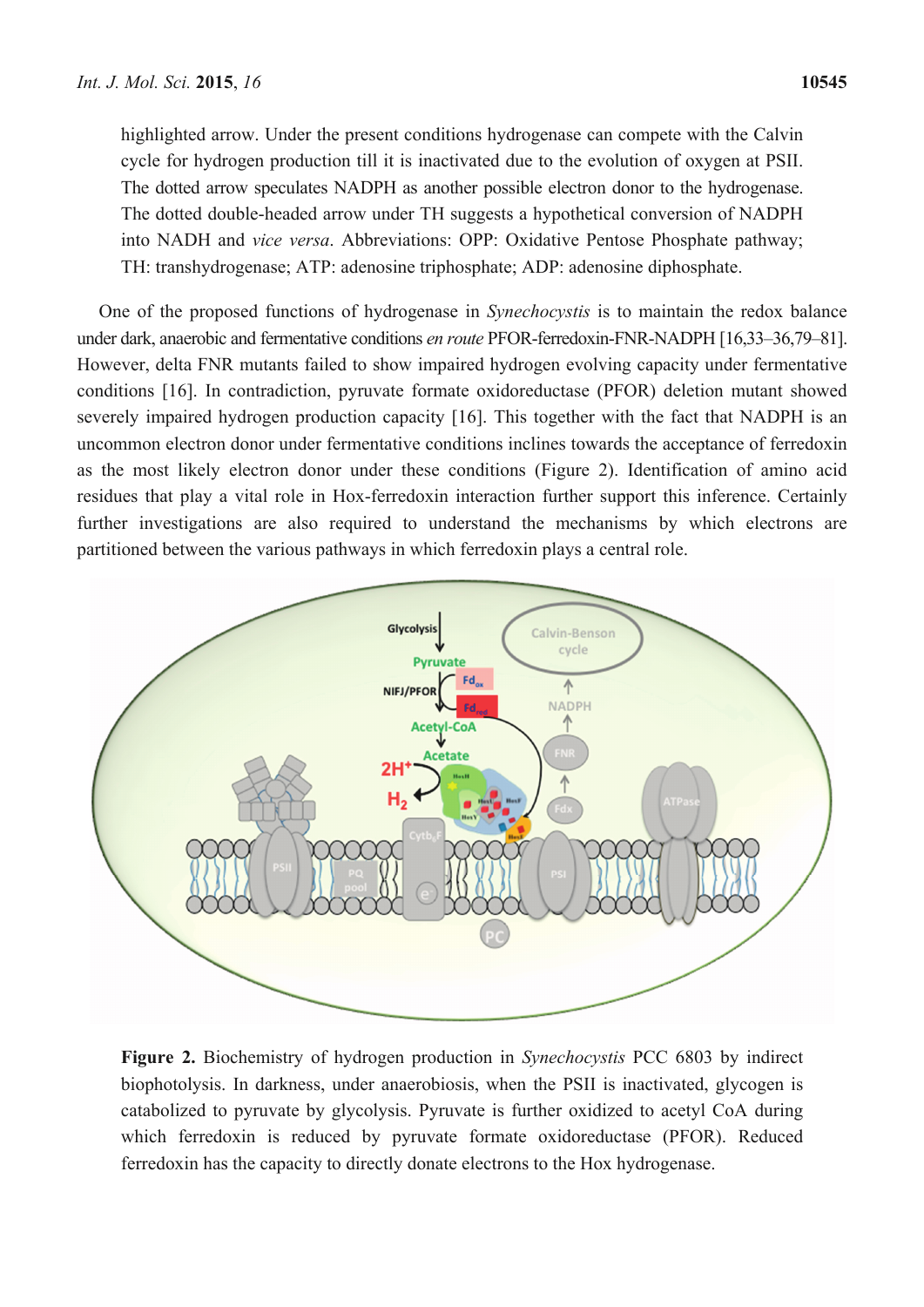Recently, Burroughs *et al.* [66] addressed the issue of bidirectional Hox hydrogenase localization in *Synechocystis*. They evidenced thylakoid membrane association of the HoxE subunit of the pentameric hydrogenase. This association also implied access to a membrane localized donor for electron transport either during fermentation or whilst coupling to the photosystem electron pathway [66]. Consistent with the finding of Gutekunst *et al.* [56], their data suggested the presence of a reduced form of flavodoxin and ferredoxin near the thylakoids under conditions favorable for hydrogen production. The authors suggested that thylakoid membrane association positioned the Hox hydrogenase vicinal to the reduced Fd. This provided easy accessibility to its reduced pool [66].

Though the recent finding established ferredoxin as a redox partner, the possibility of NAD(P)H further assisting the process cannot be completely overlooked. It may be an option that under certain conditions, NAD(P)H may induce low rate hydrogen production. This can be argued in the light of the previous reports where hydrogen production was observed in cell free extracts using high concentrations of NAD(P)H [35,70,78]. Moreover, *Synechocystis* strain M55, showed compelling evidence of sustained Hox activity, a direct reflection of the utilization of the accumulated NADPH reserve pool [35].

This recent insight that ferredoxin and not NAD(P)H acts as a likely electron donor to the bidirectional Hox hydrogenase has far reaching implications for the biofuel industry. More importantly, the knowledge was established in *Synechocystis*, an organism favored for hydrogen production due to the ease of amenability to genetic manipulation. This insight also sets the path for determining a plausible ferredoxin-mediated interaction with the bidirectional Hox hydrogenase in other cyanobacteria.

Light driven hydrogen energy has been epitomized as an alternative way to generate the energy in an environmental friendly manner. In regard to continuous hydrogen production, one of the most ambitious visions of the biofuel industry is to drive photobiological hydrogen production by direct coupling of linear electron transport chain, starting with the solar driven water splitting at PSII [87]. However, one long-standing criticism of such a process involves the low turnover and hydrogen yields from the homologs of [NiFe] hydrogenases. Addressing this issue, replacement of the native cyanobacterial [NiFe] hydrogenases with foreign, more catalytically efficient hydrogenases has recently been accomplished.

## *2.2. Introduction of Non-Native Hydrogenases in Cyanobacteria*

Expression of non-native hydrogenases has been widely deemed as one of the ways to improve hydrogen production from cyanobacteria. These include the high turnover [FeFe] hydrogenase and some oxygen and thermo-tolerant [NiFe] hydrogenases. Efforts in this direction have been ongoing for a long time. Technical hurdles had stalled the process till the advent of synthetic biology techniques. Thereafter, four successive publications appeared between 2011 and 2012 (Table 1). In this league, the first publication appeared by Ducat *et al*. [88] demonstrated the feasibility of expression of an [FeFe] hydrogenase from *Clostridium acetobutylicum* into *Synechococcus elongatus* PCC 7942. Both, *in vitro* and *in vivo* activity of the non-endogenous hydrogenase was demonstrated.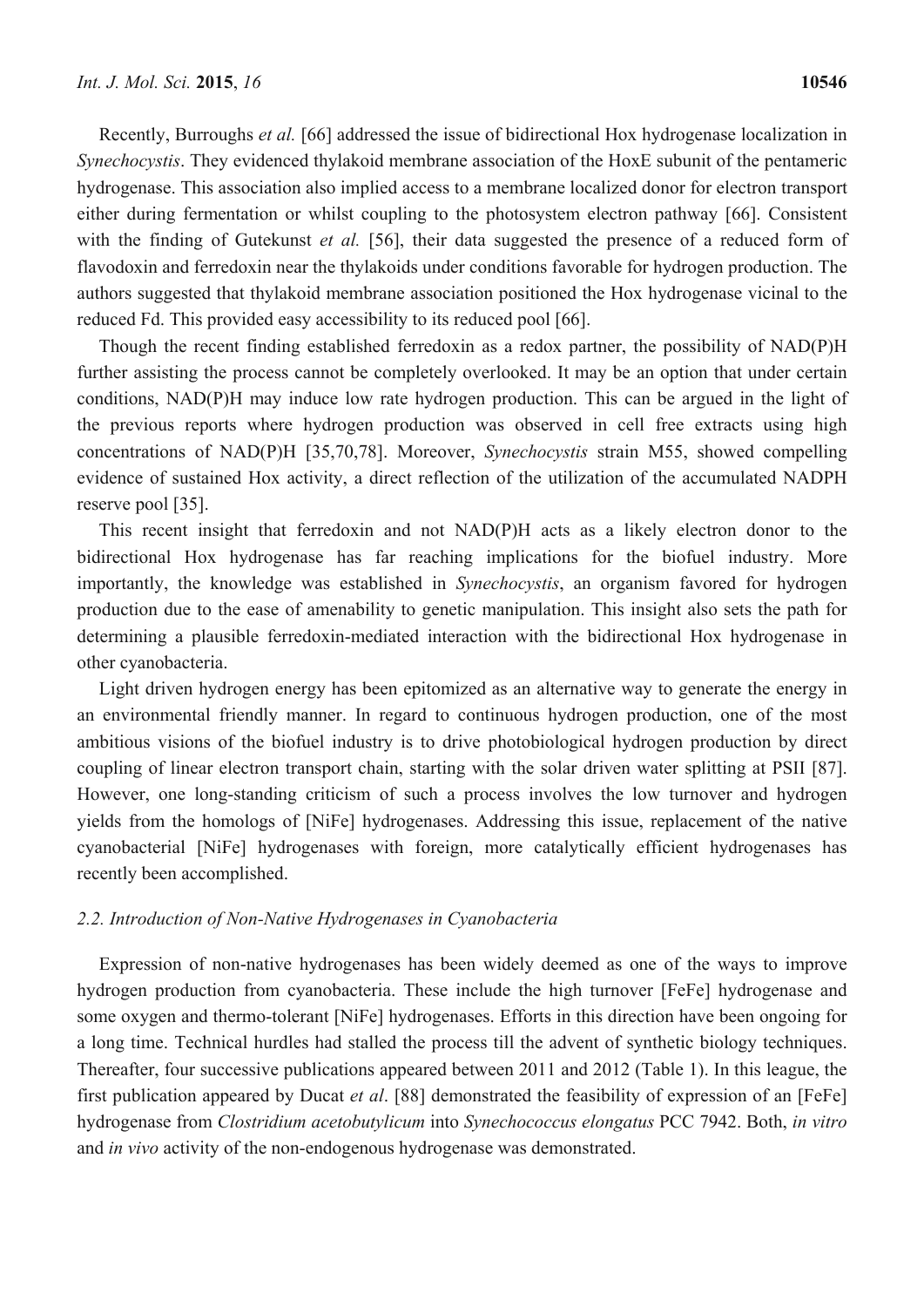| Organism                    | <b>Genes Expressed</b>                                                                                                                                                                                                                                                                          | <b>Comments</b>                                                                                                                                                                                                                                                                                                                                                                                                                                                                                                                                                          | Reference |
|-----------------------------|-------------------------------------------------------------------------------------------------------------------------------------------------------------------------------------------------------------------------------------------------------------------------------------------------|--------------------------------------------------------------------------------------------------------------------------------------------------------------------------------------------------------------------------------------------------------------------------------------------------------------------------------------------------------------------------------------------------------------------------------------------------------------------------------------------------------------------------------------------------------------------------|-----------|
| Synechococcus<br>elongatus  | Expression of [FeFe] hydrogenase and<br>the accessory HydEFG from<br>Clostridium acetobutylicum in neutral<br>site 3 and 1 respectively.                                                                                                                                                        | The first report on expression of<br>non-native [FeFe] hydrogenase along with<br>their accessory genes in cyanobacteria.<br>The article clearly demonstrated in vitro<br>and in vivo hydrogenase activity.<br>The authors established that the in vivo<br>hydrogenase activity was connected to the<br>light-dependent reactions of the electron<br>transport chain.                                                                                                                                                                                                     | $[88]$    |
| Synechocystis<br>PCC 6803   | Expression of [FeFe] hydA from<br>Chlamydomonas reinhardtii in a<br>non-coding region of the Synechocystis<br>chromosome(s) identified between the<br>sll1865 and sll1864 genes, which<br>encode for the peptide chain release<br>factor 2 and for a chloride channel<br>protein, respectively. | The report suggested that foreign [FeFe]<br>hydrogenase could be matured in absence<br>of auxiliary proteins, HydEFG. The report<br>showed five times higher hydrogen<br>production from the recombinant cells.<br>This however, needs further confirmation.                                                                                                                                                                                                                                                                                                             | $[89]$    |
| Anabaena<br><b>PCC 7120</b> | Expression of Shewanella oneidensis<br>MR-1 [FeFe] hydrogenase and<br>accessory genes on a pK3<br>self-replicating vector.                                                                                                                                                                      | The first publication that showed the<br>expression of an [FeFe] hydrogenase<br>under a heterocyst specific promoter, in a<br>filamentous organism. [FeFe] hydrogenase<br>expression was detected and the protein<br>was purified from aerobically grown<br>filaments cultivated under nitrate-depleted<br>conditions. Activity assays confirmed<br>in vitro and in situ activities, however,<br>in vivo activities could not be detected.<br>This perhaps demonstrated substrate<br>limitation for the successful endogenous<br>activity of the introduced hydrogenase. | $[90]$    |
| Synechococcus<br>elongatus  | Expression of [NiFe] hydrogenase<br>from Alteromonas macleodii and<br>Thiocapsa roseopersici.                                                                                                                                                                                                   | The first report that demonstrated<br>expression of non-native [NiFe]<br>hydrogenase in cyanobacteria.<br>Thiocapsa roseopersicina (hynSL) and the<br>11 accessory genes from Alteromonas<br>macleodii were co-expressed.<br>The article showed in vitro activity of the<br>expressed protein.                                                                                                                                                                                                                                                                           | [91]      |

**Table 1.** Studies on the expression of non-native hydrogenase in cyanobacteria.

The authors not only expressed the structural [FeFe] hydrogenase but also the accessory operon genes including *hydE*, *hydF* and *hydG*. The accessory operon is required for maturation, assembly and insertion of the di-iron subcluster into the active site of [FeFe] hydrogenases to form the complete six-iron prosthetic group (H cluster) and the catalytically active protein [92,93]. Whereas the accessory genes were placed in the neutral site I under the regulation of the constitutive *psbA2* promoter, the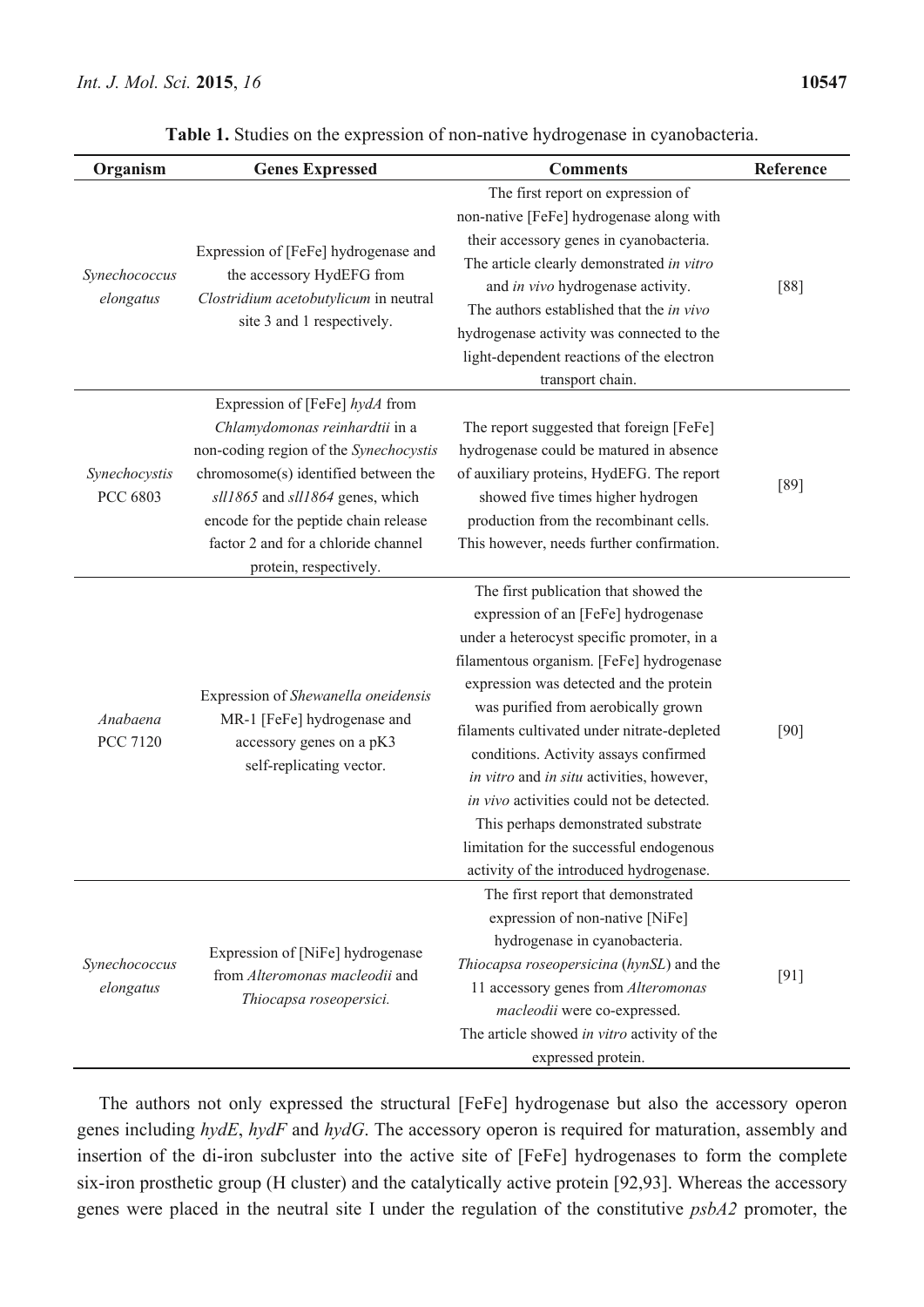structural *hydA* gene was placed in neutral site II under the regulation of the IPTG induced *lac* promoter. Hydrogen production was studied under both anoxic light and dark conditions. Under anoxic conditions, the carbohydrate reserves are broken down and the reducing equivalents thus generated can be disposed of by the [FeFe] hydrogenase. Under light, photo-fermentation occurs, the electrons re-enter the cyclic PSI, are re-energized and subsequently delivered to hydrogenase via ferredoxin. For functional expression of the oxygen sensitive hydrogenase, PSII was inactivated by the addition of DCMU (3-(3,4-dichloro-phenyl)-1,1-dimethylurea). DCMU is an inhibitor of photosynthesis. It blocks the plastoquinone-binding site of photosystem II, and thus disrupts the electron flow from photosystem II to plastoquinone. This interrupts the linear photosynthetic electron transport chain and the ability to split water and generate oxygen. In the dark, the electrons from the fermentation of carbohydrate are directly supplied to the hydrogenase via PFOR-ferredoxin [16]. Ducat *et al*. [88] observed higher hydrogen production under light while it was greatly reduced in the dark or in the presence of DBMIB (2,5-dibromo-3-methyl-6-isopropyl-p-benzoquinone), an inhibitor of cyt b<sub>6</sub>f complex [88]. Linking a clostridial ferredoxin to *HydA* further increased the fermentative hydrogen production capacity by facilitating the development of an insulated circuit for transfer of electrons to the hydrogenase. The authors showed more than 500-fold increase in hydrogen production as compared to the wild type. At the same time little or no hydrogen was observed in the wild type cells harboring the native circadian controlled bidirectional [NiFe] hydrogenase. However, the authors did not study the effect of nitrogen deprivation in the dark. Since nitrate metabolism consumes a significant flow of reductants, nitrate starving can enhance hydrogen production [33,36,94]. It is interesting to note that the non-endogenous genes were expressed in the wild type background in the presence of native bidirectional Hox hydrogenase. This indicated that substrate was not limiting, as previously speculated. In a contradictory publication Berto *et al.* [89] expressed a functional [FeFe] hydrogenase from the green algae *Chlamydomonas reinhardtii* in *Synechocystis* PCC 6803. They showed functional activity of the hydrogenase in the absence of the related accessory genes *hydE*, *hydF* and *hydG* [89]. This study, however, needs to be confirmed.

The ultimate aim of using cyanobacteria is to co-harness the solar energy for simultaneous photosynthesis and renewable energy production. The direct production of hydrogen circumvents the inefficient Calvin cycle and offers the prospect of highly efficient fuel production. However, the evolution of oxygen at PSII appears a challenge for the expression of oxygen labile hydrogenase. In the presence of oxygen the di-iron site of [FeFe] hydrogenase is attacked and rendered inactive. Stripp *et al.* [95] propounded two possible theories to explain this inactivation. The first theory suggested that oxygen reacts with the 2Fe domain to form a reactive oxygen species that migrates the short distance to attack the [4Fe4S] cluster. The second theory suggested that a superoxide is formed by reaction at presumably the distal Fe of the di-iron site of [FeFe] hydrogenase. This however, remains bound as a strong oxidant, inflicting long range oxidation of the [4Fe4S] cluster by through-bond electron transfer. It was suggested that the oxygen attack on the [4Fe4S] cluster could be prevented by steric and thermodynamic limitations [95]. To overcome the disruption of the active site, nature has propounded various ways such as temporal and spatial separation of the anoxic hydrogen production process and the oxygenic photosynthetic splitting of water at PSII.

In the third article published in this area of research, Gartner *et al.* [90] attempted to demonstrate the spatial separation of the [FeFe] hydrogenase by expressing them in micro anaerobic cellular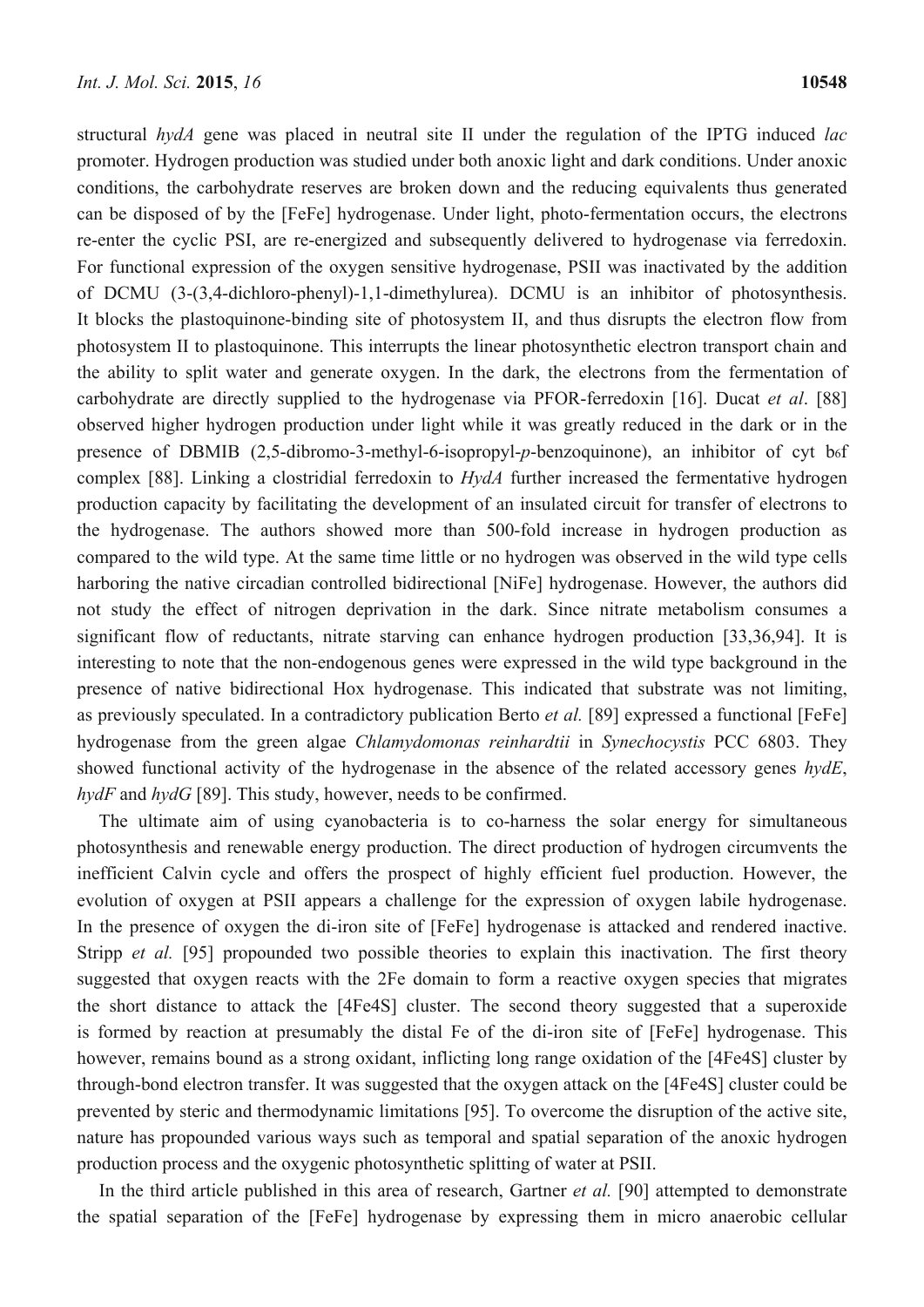compartments known as heterocysts [90]. Heterocysts maintain an oxygen-depleted interior due to an inactive PSII, high respiratory quotient and the presence of a specialized cell envelope [96,97]. Although nitrogenase is the primary hydrogen producer in such organisms, attempts to modify the nitrogenases to enhance the hydrogen production, have received only limited success to date [32,98]. On the other hand, [FeFe] hydrogenases have turnover numbers, 1000-fold greater than those of nitrogenases, therefore their expression was speculated to increase the hydrogen yields several fold compared to the wild type enzymes. The [FeFe] hydrogenase from *Shewanella oneidensis* MR-1 was introduced and expressed in *Anabaena* PCC 7120 using the heterocyst-specific promoter *PhetN*. The choice of the promoter remained crucial in this study allowing transcription and translation only under nitrate deprived pro-heterocyst formation conditions. The presence of an active PSI ensured the availability of low potential electrons and a reduced ferredoxin that could potentially be linked to the non-endogenous hydrogenase. Both, *in vitro* purified enzyme activity and *in situ* whole cell enzyme activity was observed using methyl viologen as a promiscuous electron donor, however, the authors did not observe any *in vivo* enzyme activity. This may not be a complete surprise as addition of methyl viologen has the potential to donate electrons directly to the active site. *In vivo* hydrogen production may have been limiting due to two possibilities. Primarily, the availability of electrons may be impeding the enzymatic activity. Secondly, *Shewanella* [FeFe] hydrogenase is dimeric and is known to interact with cytochrome c instead of ferredoxin. Therefore, possibly, *in vivo* hydrogen production failed to occur due to lack of interaction with the appropriate electron donor. To conclude, Gartner *et al.* [90] were the first to report expression of [FeFe] hydrogenase in filamentous cyanobacteria, though *in vivo* activity of the enzyme could not be determined [90]. Development of such a system could ensure continuous production of hydrogen which could bypass the inefficiencies associated with energy transfer in unicellular cyanobacteria. This may eventually lead to the development of more sustainable hydrogen energy systems.

In addition to [FeFe] hydrogenases, attempts have been made to introduce non-endogenous [NiFe] hydrogenase into cyanobacteria. Weyman *et al*. [98] expressed [NiFe] hydrogenases from *Alteromonas macleodii* (*A. macleodii*) and *Thiocapsa roseopersicina* (*T. roseopersicina*) in *Synechococcus elongatus* [98]. The advantage of using [NiFe] homolog over the [FeFe] hydrogenases was their increased half-life to temperature and oxygen stress [99]. Expression of such oxygen tolerant hydrogenases in photosynthetic systems may open up new avenues in cyanobacterial hydrogen production. However, the expression of such a hydrogenase in cyanobacteria was challenging. *A. macleodii* hydrogenase is comprised of two structural genes comprising the small and large hydrogenase subunits, encoded by *hynSL* respectively. The structural genes are surrounded by eight other genes (*hynD*, *hupH* and *hypCABDFE*) known to be involved in hydrogenase maturation. In accordance, the authors cloned a 13 kb fragment including the *A. macleodii* structural genes (*hynSL*) and 11 adjacent hypothetical accessory genes in an IPTG-inducible expression vector. The vector was transformed into an *Escherichia coli* (*E. coli*) mutant strain lacking its native hydrogenases [100]. Upon induction, HynSL from *A. macleodii* expressed in *E. coli* and was active, as determined by the *in vitro* hydrogen evolution assays. The HynSL from *A. macleodii* shares about 60% identity to the HynSL from *T. roseopersicina* [100]. The authors also showed successful complementation of the *T. roseopersicina* structural gene with the accessory gene cluster from *A. macleodii*.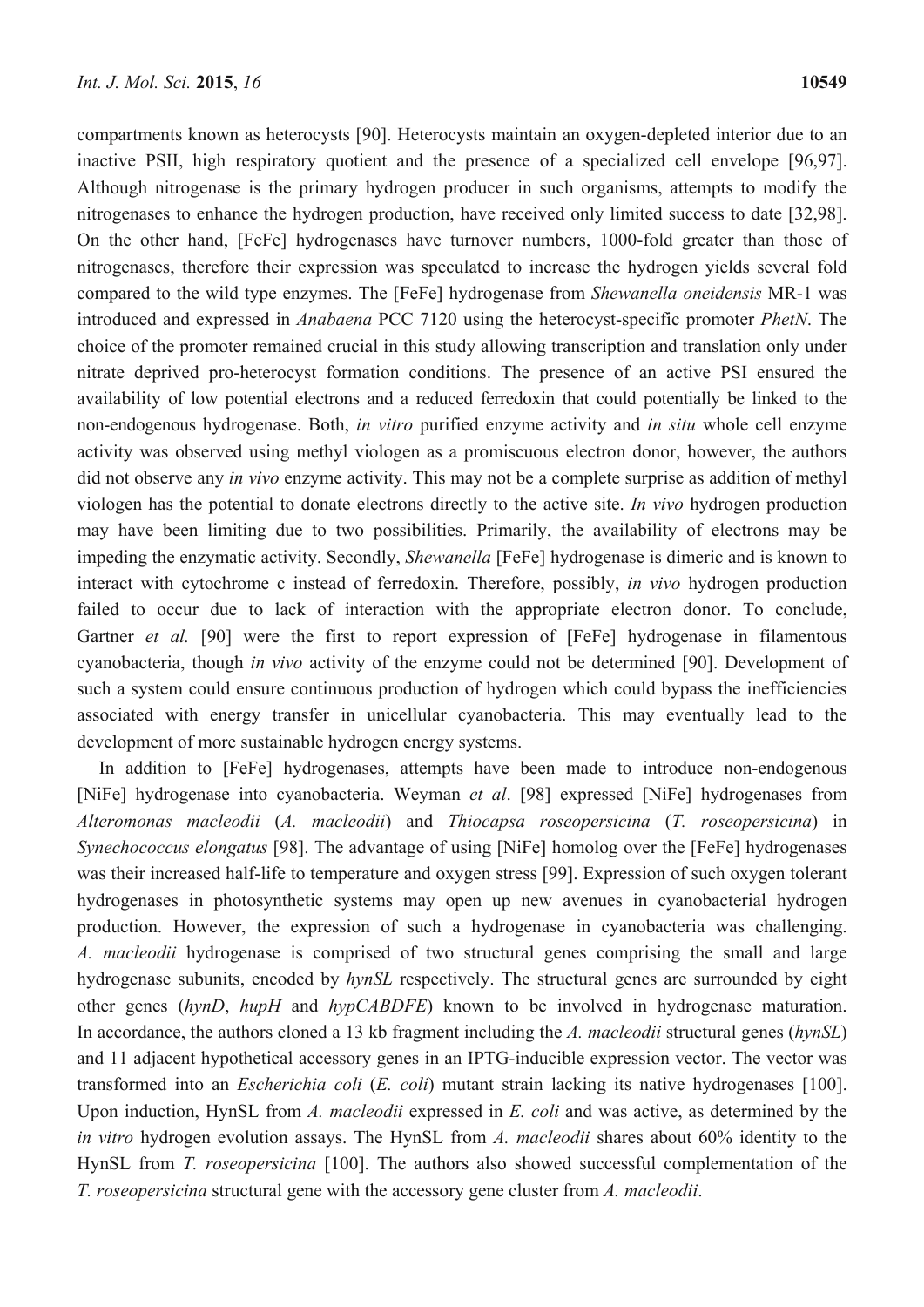The functional constructs from *E. coli* were also expressed in *Synechococcus elongates*  (*S. elongates*) [98]. The structural and accessory genes were driven by Ptrc, one of the strongest inducible promoters for expression in cyanobacteria. *In vitro* hydrogen production was studied from recombinant strains expressing the *A. macleodii* hydrogenase operon together with its accessory gene cluster in neutral site I of *S. elongatus* RC41strain lacking the native HoxYH. Disappointing hydrogen production rates of only one tenth of that produced by the wild type *S. elongatus* were observed. Complementing the *T. roseopersicina* hydrogenase structural gene with the accessory genes from *A. macleodii* resulted in even lower hydrogen yields [98]. These low yields reflect the complexity of the system. Clearly, there exist other limiting factors that need to be addressed before such a system becomes viable. A critical drawback of the study includes the lack of any *in vivo* data analysis. This would have demonstrated a better understanding of the linking of these hydrogenases to the native microbial metabolism.

It is to be noted that in all the above three studies, the hydrogen operons were cloned in neutral sites 1 or 2. Neutral sites have been identified on the basis that their loci can be disrupted without display of any aberrant phenotypes [101]. However, a more careful recent study revealed that several constitutive promoters from *E. coli* behave in a circadian manner when expressed in these neutral sites [101]. This observation points towards a circadian influence over neutral sites 1 and 2. A case in point is the study of a constitutive conIIp constitutive promoter that resulted in rhythmic expression profile of *luxAB*  reporter when expressed from NSI and NSII in *S. elongatus* [101]. Xu *et al.* [101] for the first time overexpressed the circadian controllers KaiA or KaiC that could reprogram the circadian cycle such as to positively influence the expression profile of endogenous and non-endogenous genes including those useful for the production of biofuels. Accordingly, expression of KaiA in *Synechococcus* RC41 strain lacking native bidirectional Hox hydrogenase but incorporating the *A. macleodii* hydrogenase improved the expression of HynL and increased hydrogen production two-fold. Though, this improvement failed to bear any significant implication, as the total yield was still lower than the wild type, this still revealed an important breakthrough in overcoming the limitations of expression in cyanobacteria. Clearly, the study demonstrated the influence of the cell's endogenous clock upon the expression of exogenous products [101].

Thus, out of all the published reports on non-endogenous hydrogenase expression in cyanobacteria only one reported successful *in vivo* activity. These results hint towards other possible limitations in the system including but not restricted to internal electron reserves that should be channeled towards hydrogenase.

## *2.3. Introduction of "Improved" Non-Native Pathways into Cyanobacteria*

Different strategies have been used to improve the hydrogen production capacity of photosynthetic organisms [19,20,32]. The introduction of non-native pathways has been explored either by expression of a catalytically efficient [FeFe] hydrogenase or a comparatively more oxygen and thermo-tolerant [NiFe] homolog of *A. macleodii* HynSL hydrogenase, as described in the section above [88–91]. HynSL from *A. macleodii* and the [NiFe] uptake hydrogenase from *T. roseopersicina* are highly identical [10,102]. Among the hydrogenase families, oxygen tolerance has been described among the [NiFe] hydrogenases, although not all [NiFe] hydrogenases are oxygen tolerant [21]. Though, some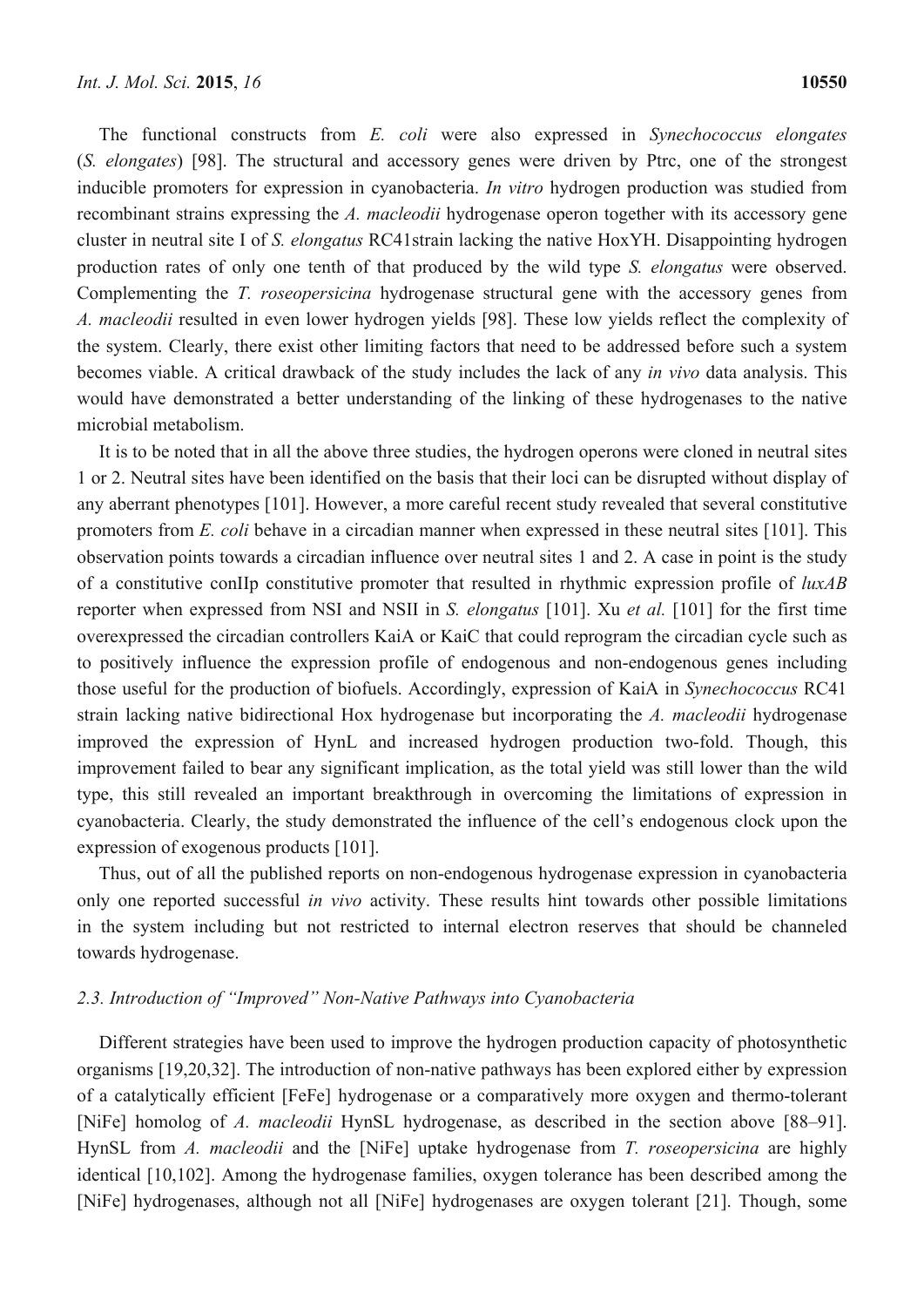uptake [NiFe] hydrogenases are known to be oxygen-tolerant, they are generally directionally biased against hydrogen evolution [13,103]. An enzyme's bias can be defined as the ratio of the maximal rates in either direction. What defines this bias and how it varies between essentially similar enzymes in different species remains to be elucidated. A case in point is the [NiFe] hydrogenases from *Allochromatium vinosum* (*A. vinosum*) and *Desulfovibrio fructosovorans* (*D. fructosovarans*)*.* The enzymes from both these organisms demonstrate properties typical of the [NiFe] class of hydrogenases, however they exhibit very different catalytic properties [104]. While the *D. fructosovarans* enzyme is an efficient catalyst for both hydrogen oxidation and formation, in *A. vinosum* the catalytic bias for hydrogen oxidation is at least ten times favored over the reductive capacity [105]. [NiFe] hydrogenases may thus serve as valuable models to understand the diverse mechanisms of tuning the reactivity of the hydrogen-activating site [17]. Site directed mutagenesis may help investigate the subtle relation between bias and structure within this family of enzymes.

The broad family of [NiFe] hydrogenase is comprised of two subunits, large and small. While the large subunit is home to the active site, the small subunit is believed to function as a molecular wire to guide the electrons to the active site. Generally, the frame work of the molecular wire comprises three linearly arranged, evenly spaced FeS clusters named after their proximity to the active site as proximal, medial, or distal. As a rule, the proximal and distal clusters are comprised of [4Fe-4S] while the medial cluster is a [3Fe-4S] cluster. The [4Fe-4S] clusters generally exhibit a lower midpoint potential than the [3Fe-4S] clusters. In *Desulfovibrio gigas* (*D. gigas*) the reported midpoint potential of the medial [3Fe-4S] cluster is −70 mV, while the proximal and distal midpoint clusters have midpoint potential of −290 and −340 mV, respectively [106]. The presence of a high potential [3Fe-4S] cluster right in the middle of the electron transfer chain came as a surprise when the crystal structure was first elucidated [106]. It was unclear how fast electron transfer could occur in the presence of a very "uphill" step. For a thermodynamically favorable transaction, the electrons must move from higher reduction potential to lower reduction potential. As such, the more negative the reduction potential, the greater is the species affinity to donate the electrons and be oxidized. Thus, the flow of electrons from the active site to the distal cluster via the medial cluster appeared thermodynamically unfavorable [8]. Hence the question whether the central cluster limits the rate of intramolecular electron transport from the [NiFe] center to the acceptor has been constantly debated. Dutton and coworkers have proposed that the only engineering principle of electron transfer chain that could explain such an electron transport would be the presence of a "small enough" inter-center distance that could transfer the electrons with a speed that made the reduction potentials of the clusters seem less influential [107,108]. Contrarily, if they were not serving a purpose, we may expect the redox potentials to vary with evolution. However, they appear to be conserved within each family of the enzyme [105].

Further questions arise of whether all the three [FeS]-clusters are actually involved in the process of transfer of electrons within the enzyme and whether the distal cluster acts as a natural point of entry/exit of electrons. Indeed it may be argued that the medial cluster may well possess the capacity to interact directly with the redox partner. However, this was ruled out in recent investigations with protein film voltammetry, where the enzyme was adsorbed onto the electrode and the electron transfer was direct [109]. The intrinsic bias of a catalyst is governed by the operational limits of the thermodynamics in a particular direction. Recent, literature is available where; enzyme bias in uptake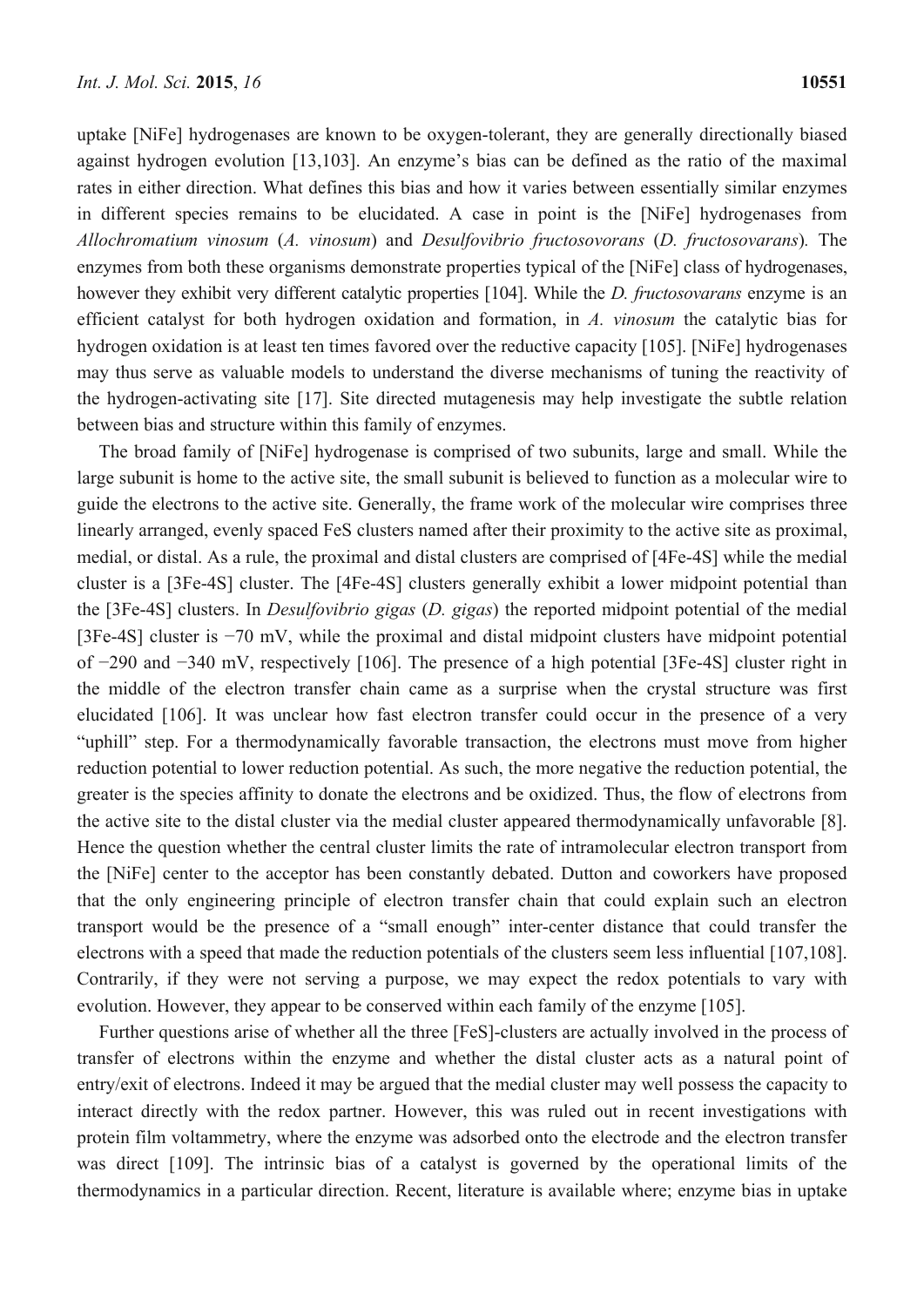hydrogenases was altered in experiments investigating the ligation of Fe-S clusters in the small subunit of [NiFe] hydrogenases [8–11].

Yonemoto *et al.* [10] aimed at introducing an orthogonal, oxygen tolerant, improved hydrogen production circuit into cyanobacteria. They introduced site directed mutations in the oxygen tolerant [NiFe] hydrogenase HynSL of *A. macleodii* HynSL which belongs to a group of membrane-associated hydrogenases classified as group 1 by Vignais *et al.* [2]. A 2% oxygen tolerance capacity makes this hydrogenase attractive in terms of its biotechnological application. Modification of ligands was based on two separate mutagenesis studies on the uptake hydrogenase from *D. fructosovorans* [8,9]. The authors introduced changes to both the medial and the distal cluster ligations. In the first such substitution the non-canonical proline 285 known to hold the [3Fe-4S] was replaced by cysteine. Proline 238 substitution to cysteine in HynA of *D. fructosovorans* induced the conversion of [3Fe-4S] cluster to [4Fe-4S] cluster [8]*.* The conversion changed the potential of the cluster from +65 to −250 mV. In addition, the conversion resulted in 30% reduction of hydrogen uptake activity and nearly a two-fold increase in hydrogen evolution. Simultaneous changes in the active site or potentials of the proximal and distal cluster were not observed. The study provided compelling evidence that the change in the cluster type could strongly influence the bias of the enzyme towards hydrogen production due to a change in the redox potential gradient. Coupled to this, another substitution was added where histidine 230, a protein ligand to the distal cluster, was substituted to cysteine. This was based on the importance of the distal cluster in influencing inter- and intra-molecular electron transfers. Substitution of histidine 184 to cysteine, in the distal cluster of the [NiFe] hydrogenase in *D. fructosovorans*, resulted in almost abolished uptake activity in the mutant while the evolution activity was only reduced by 50% [9]. Thus, Yonemoto *et al*. [10] introduced another substitution, replacing histidine 230 to cysteine. The variants of these two substitutions in *A. macleodii* hydrogenase were produced both individually and combined with the aim of improving the hydrogen production characteristics of the enzyme before introducing it into an oxygen evolving cyanobacteria [10]. Interestingly, changes introduced either to the medial cluster or the distal cluster decreased the hydrogen evolution and increased the uptake activity. However, the coupled influence of both the substitutions significantly enhanced hydrogen evolution while maintaining uptake activity constant. Concurrently, the thermal tolerance was slightly compromised while the oxygen tolerance of the hydrogenase was slightly enhanced. However, the effect of the substitutions on the composition of [FeS] clusters was not verified. Thus, at this stage it is difficult to comment whether indeed the changes were influenced by the change in the [FeS] cluster or whether more subtle changes in the electron transfer kinetics led to these changes. Interestingly the same effect was extrapolated in photosynthetic organisms emphasizing the importance of the development of dual systems for ease of screening. The study highlighted the importance of the histidine ligand in controlling the flow of the electrons into this system.

Yonemotto *et al.* [11] continued to work with the *A. macleodii* hydrogenase with an objective to obtain an enzyme that possessed still higher hydrogen evolving activity than their previous report. They carried out a broad survey of substitutions in HynSL of *A. macleodii,* where each of the 12 amino acid positions ligating the three Fe-S clusters in the small subunit was replaced by aspartic acid, histidine, asparagine, or glutamine, alternative coordinating ligands found in a broad survey of [NiFe] hydrogenases otherwise carrying conserved cysteine residue [11]. These substitutions were made in the background of the previous modified *A. macleodii* hydrogenase, GI strain. They found interesting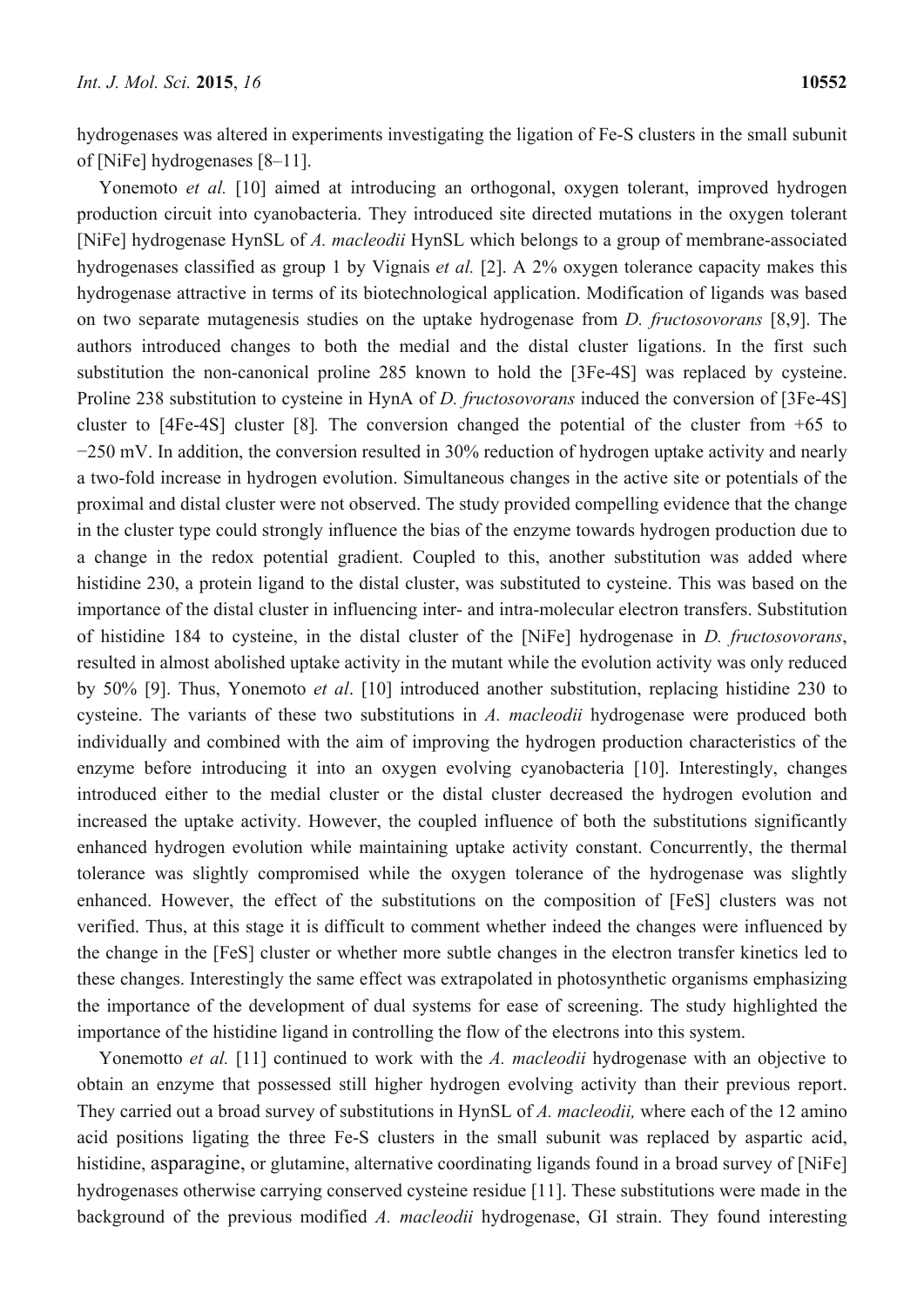trends in their preliminary screening of the mutants including, high level tolerance towards aspartic acid substitutions, while in certain hot spots including C78, C192 and C264 all substitutions resulted in abolished enzyme activity except for the aspartic acid substitutions which were generally well tolerated. Further proteomic analysis of the eight aspartic acid variants suggested that the activity differences in each of the reconstituted enzymes was due to differential enzyme processing as observed by the lack of small subunit *N*-terminal cleavage. The authors differentiated it as mature and immature forms of the enzyme and normalized the activity to the quantity of the mature small subunit observed in the gel to suggest improved hydrogen evolution over the parent strain [11]. This is a critical critique of this article. Also, no *in vitro* experiments were demonstrated. It would be interesting to look at the results within the regime of the native cellular metabolism*.* Also, these results were limited to *E. coli.* It would be interesting to see how mutagenesis affected the hydrogenase activity in cyanobacteria. In an initial study, the small subunit of the cyanobacterial HupSL uptake hydrogenase from the filamentous heterocystous strain *Nostoc punctiforme* was isolated through heterologous expression in *E. coli*. The protein was found to contain three FeS clusters, in accordance with previously isolated enzymes from other bacterial species. Although the FeS binding motifs show differences from earlier studied enzymes, their electron paramagnetic resonance signatures showed that the protein contains two [4Fe-4S] and one [3Fe-4S] cluster [110]. Future studies may address how different FeS cluster binding motifs affect the redox potentials of the three clusters.

In the context of cyanobacterial hydrogen production such studies may be effective in achieving better productivity using oxygen and thermo-tolerant enzymes. This may have added advantages over the oxygen labile [FeFe] hydrogenases.

## **3. Conclusions**

Over the last decades, various aspects of cyanobacterial hydrogen evolving capacity have been studied. There are several contradicting reports present in the literature and several mechanisms still remain elusive. Attempts to introduce orthologous components to achieve higher enzymatic activity have shown only limited success so far. Internationally, consortiums have been funded to work on various aspects of this technology. There is a need to integrate the expertise of various groups at the fundamental and applied level to develop a novel cyanobacterial chassis that could be used as a self-sustained cellular factory to generate fuel.

### **Acknowledgments**

We acknowledge the financial support from the Swedish Energy Agency, the Knut and Alice Wallenberg Foundation (project MoSE), and the European Union Seventh Framework Programme (FP7/2007-2013) under grant agreement number 308518 (project CyanoFactory).

## **Conflicts of Interest**

The authors declare no conflict of interest.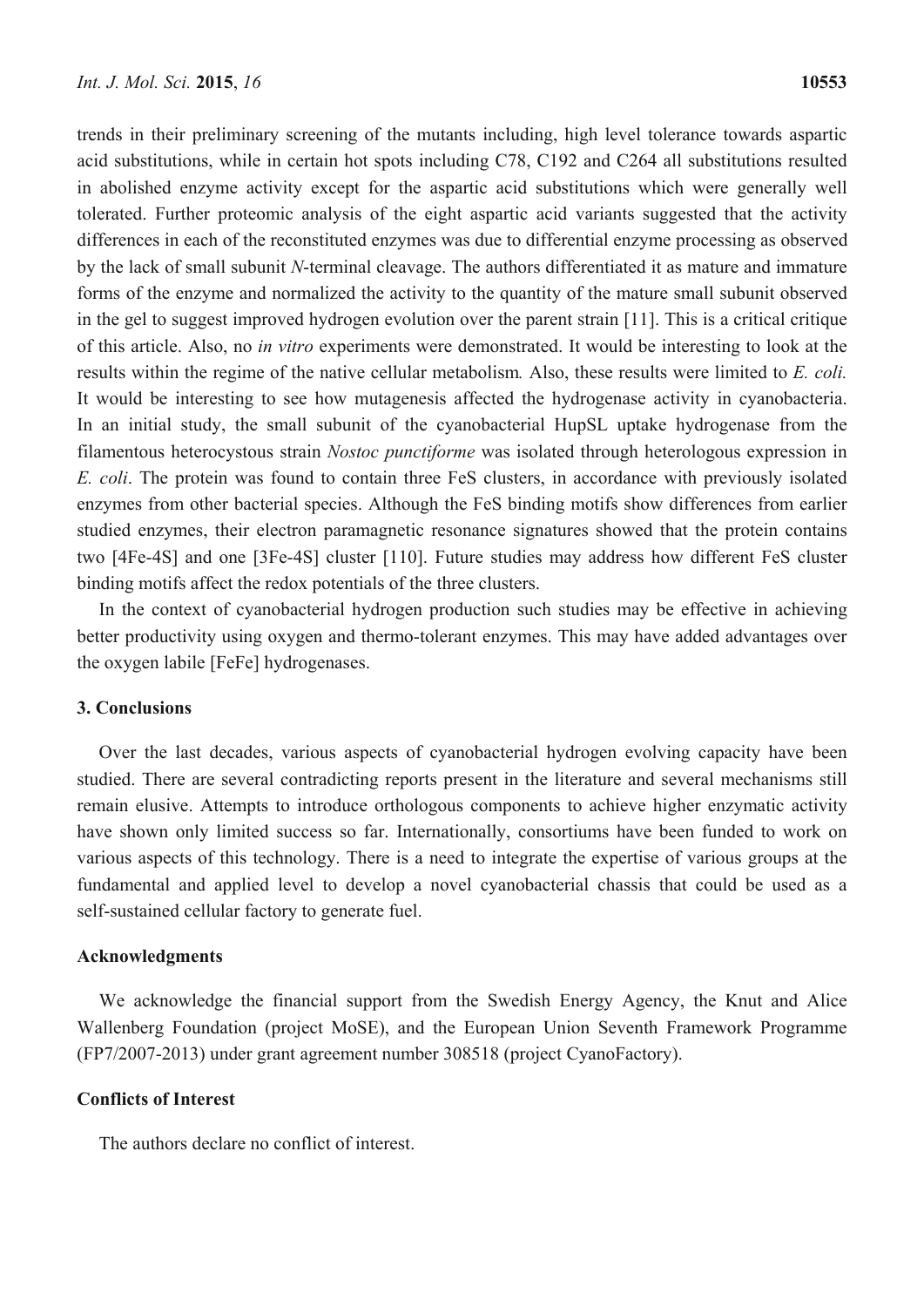# **References**

- 1. Eberle, U.; Mueller, B.; von Helmolt, R. Fuel cell electric vehicles and hydrogen infrastructure: Status 2012. *Energy Environ. Sci*. **2012**, *5*, 8780–8798.
- 2. Vignais, P.M.; Billoud, B. Occurrence, classification, and biological function of hydrogenases: An overview. *Chem. Rev.* **2007**, *107*, 4206–4272.
- 3. Björn, L.O.; Govindjee, G. The Evolution of Photosynthesis and Chloroplasts. *Curr. Sci.* **2009**, *96*, 1466–1474.
- 4. Rexroth, S.; Weigand, K.; Rögner, M. Cyanobacterial design cell for the production of hydrogen from water. In *Biohydrogen*; Rögner, M., Ed.; Walter de Gruyter GmbH: Berlin, Germany, 2015; pp. 1–14.
- 5. McNeely, K.; Xu, Y.; Bennette, N.; Bryant, D.A.; Dismukes, G.C. Redirecting reductant flux into hydrogen production via metabolic engineering of fermentative carbon metabolism in a cyanobacterium. *Appl. Environ. Microbiol.* **2010**, *76*, 5032–5038.
- 6. Cassier-Chauvat, C.; Veaudor, T.; Chauvat, F. Advances in the Function and Regulation of Hydrogenase in the Cyanobacterium Synechocystis PCC6803. *Int. J. Mol. Sci*. **2014**, *15*, 19938–19951.
- 7. Kothe, T.; Schuhmann, W.; Rögner, M.; Pluemere, N. Semi artificial photosynthetic Z-scheme for hydrogen production for water. In *Biohydrogen*; Rögner, M., Ed.; Walter de Gruyter GmbH: Berlin, Germany, 2015; pp. 189–206.
- 8. Rousset, M.; Montet, Y.; Guigliarelli, B.; Forget, N.; Asso, M.; Bertrand, P.; Fontecilla-Camps, J.C.; Hatchikian, E.C. [3Fe-4S] to [4Fe-4S] cluster conversion in *Desulfovibrio fructosovorans* [NiFe] hydrogenase by site-directed mutagenesis. *Proc. Natl. Acad. Sci. USA* **1998**, *95*, 11625–11630.
- 9. Dementin, S.; Belle, V.; Bertrand, P.; Guigliarelli, B.; Adryanczyk-Perrier, G.; de Lacey, A.L.; Fernandez, V.M.; Rousset, M.; Leger, C. Changing the ligation of the distal [4Fe4S] cluster in NiFe hydrogenase impairs inter and intramolecular electron transfers. *J. Am. Chem. Soc.* **2006**, *128*, 5209–5218.
- 10. Yonemoto, I.T.; Matteri, C.W.; Nguyen, T.M.; Smith, H.M.; Weyman, P.D. Dual organism design cycle reveals small subunit substitutions that improve [NiFe] hydrogenase hydrogen evolution. *J. Biol. Eng*. **2013**, *7*, 17, doi:10.1186/1754-1611-7-17.
- 11. Yonemoto, I.T.; Clarkson, B.R.; Smith, H.M.; Weyman, P.D. A broad survey reveals substitution tolerance of residues ligating FeS clusters in [NiFe] hydrogenase. *BMC Biochem.* **2014**, *15*, 10, doi:10.1186/1471-2091-15-10.
- 12. Murphy, B.J.; Sargent, F.; Armstrong, F.A. Transforming an oxygen-tolerant [NiFe] uptake hydrogenase into a proficient, reversible hydrogen producer. *Energy Environ. Sci*. **2014**, *7*, 1426–1433.
- 13. Hamdan, A.A.; Dementin, S.; Liebgott, P.P.; Gutierrez-Sanz, O.; Richaud, P.; de Lacey, A.L.; Rousset, M.; Bertrand, P.; Cournac, L.; Léger, C. Understanding and tuning the catalytic bias of hydrogenase*. J. Am. Chem. Soc*. **2012**, *134*, 8368–8371.
- 14. Bingemann, R.; Klein, A. Conversion of the central [4Fe–4S] cluster into a [3Fe–4S] cluster leads to reduced hydrogen-uptake activity of the F420-reducing hydrogenase of *Methanococcus voltae*. *Eur. J. Biochem*. **2000**, *267*, 6612–6618.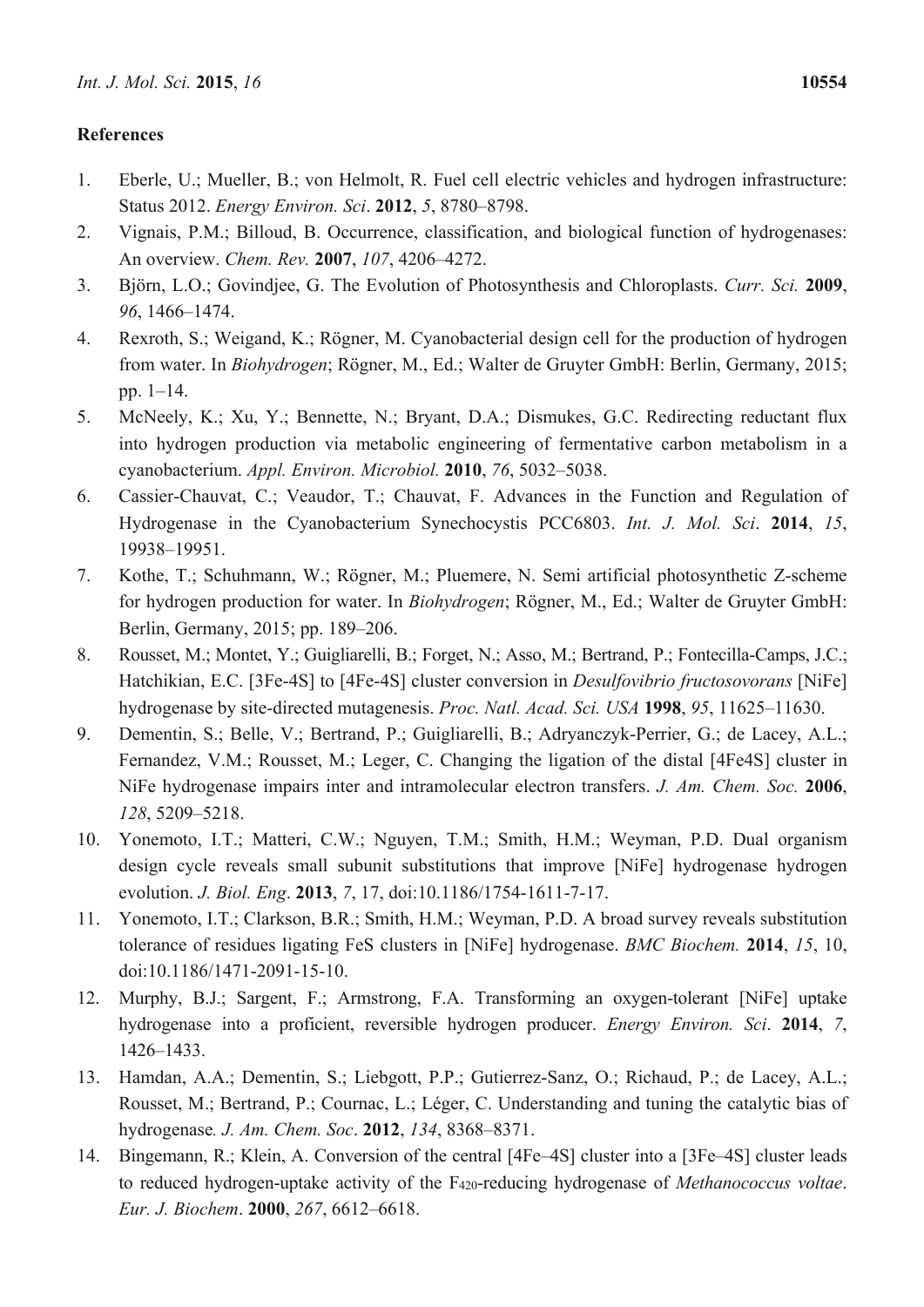- 15. Berggren, G.; Adamska, A.; Lambertz, C.; Simmons, T.R.; Esselborn, J.; Atta, M.; Gambarelli, S.; Mouesca, J.-M.; Reijerse, E.; Lubitz, W.; *et al.* Biomimetic assembly and activation of [FeFe]-hydrogenases. *Nature* **2013**, *499*, 66–69.
- 16. Gutekunst, K.; Chen, X.; Schreiber, K.; Kaspar, U.; Makam, S.; Appel, J. The bidirectional NiFe-hydrogenase in *Synechocystis* sp. PCC 6803 is reduced by flavodoxin and ferredoxin and is essential under mixotrophic, nitrate-limiting conditions. *J. Biol. Chem.* **2014**, *289*, 1930–1937.
- 17. McIntosh, C.L; Germer, F.; Schulz, R.; Appel, J.; Jones, A.K. The [NiFe]-hydrogenase of the cyanobacterium *Synechocystis* sp. PCC 6803 works bidirectionally with a bias to H2 production. *J. Am. Chem. Soc*. **2011**, *133*, 11308–11310.
- 18. Adamska-Venkatesh, A.; Simmons, T.R.; Siebel, J.F.; Artero, V.; Fontecave, M.; Reijerse, E.; Lubitz, W. Artificially maturated [FeFe] hydrogenase from *Chlamydomonas reinhardtii*: A HYSCORE and ENDOR study of a non-natural H-cluster. *Phys. Chem. Chem. Phys*. **2015**, *17*, 5421–5430.
- 19. Lindblad, P.; Khanna, N. Engineering of cyanobacteria for increased hydrogen production. In *Biohydrogen*; Rögner, M., Ed.; Walter de Gruyter GmbH: Berlin, Germany, 2015; pp. 175–190.
- 20. Lindblad, P.; Lindberg, P.; Oliveira, P.; Stensjö, K.; Heidorn, T. Design, engineering, and construction of photosynthetic microbial cell factories for renewable solar fuel production. *Ambio* **2012**, *41*, 163–168.
- 21. Peters, J.W.; Schut, G.J.; Boyd, E.S.; Mulder, D.W.; Shepard, E.M.; Broderick, J.B.; King, P.W.; Adams, M.W. [FeFe]- and [NiFe]-hydrogenase diversity, mechanism, and maturation. *Biochim. Biophys. Acta* **2014**, *1853*, 1350–1369.
- 22. Volbeda, A.; Martin, L.; Liebgott, P.P.; de Lacey, A.L.; Fontecilla-Camps, J.C. [NiFe]-hydrogenases revisited: Nickel-carboxamido bond formation in a variant with accrued O<sub>2</sub> tolerance and a tentative re-interpretation of Ni-SI states. *Metallomics* **2015**, *7*, 710–718.
- 23. Pandelia, M.E.; Nitschke, W.; Infossi, P.; Giudici-Orticoni, M.T.; Bill, E.; Lubitz, W. Characterization of a unique [FeS] cluster in the electron transfer chain of the oxygen tolerant [NiFe] hydrogenase from *Aquifex aeolicus. Proc. Natl. Acad. Sci. USA* **2011**, *108*, 6097–6102.
- 24. Tamagnini, P.; Axelsson, R.; Lindberg, P.; Oxelfelt, F.; Wunschiers, R.; Lindblad, P. Hydrogenases and hydrogen metabolism of cyanobacteria. *Microbiol. Mol. Biol. Rev.* **2002**, *66*, 1–20.
- 25. Tamagnini, P.; Leita E.; Oliveira, P.; Ferreira, D.; Pinto, F.A.L.; Harris, D.J.; Heidorn, T.; Lindblad, P. Cyanobacterial hydrogenases diversity, regulation and application. *FEMS Microbiol. Rev.* **2007**, *31*, 692–720.
- 26. Bothe, H.; Schmitz, O.; Yates, M.G.; Newton, W.E. Nitrogen Fixation and Hydrogen Metabolism in Cyanobacteria. *Microbiol. Mol. Biol. Rev.* **2010**, *74*, 529–551.
- 27. Rögner, M. Metabolic engineering of cyanobacteria for the production of hydrogen from water. *Biochem. Soc. Trans.* **2013**, *41*, 1254–1259.
- 28. Ananyev, G.; Carrieri, D.; Dismukes, G.C. Optimization of metabolic capacity and flux through environmental cues to maximize hydrogen production by the cyanobacterium "*Arthrospira* (Spirulina) *maxima*". *Appl. Environ. Microbiol.* **2008**, *74*, 6102–6113.
- 29. Schmitz, O.; Boison, G.; Bothe, H. Quantitative analysis of expression of two circadian clock-controlled gene clusters coding for the bidirectional hydrogenase in the cyanobacterium *Synechococcus* sp. PCC7942. *Mol. Microbiol.* **2001**, *41*, 1409–1417.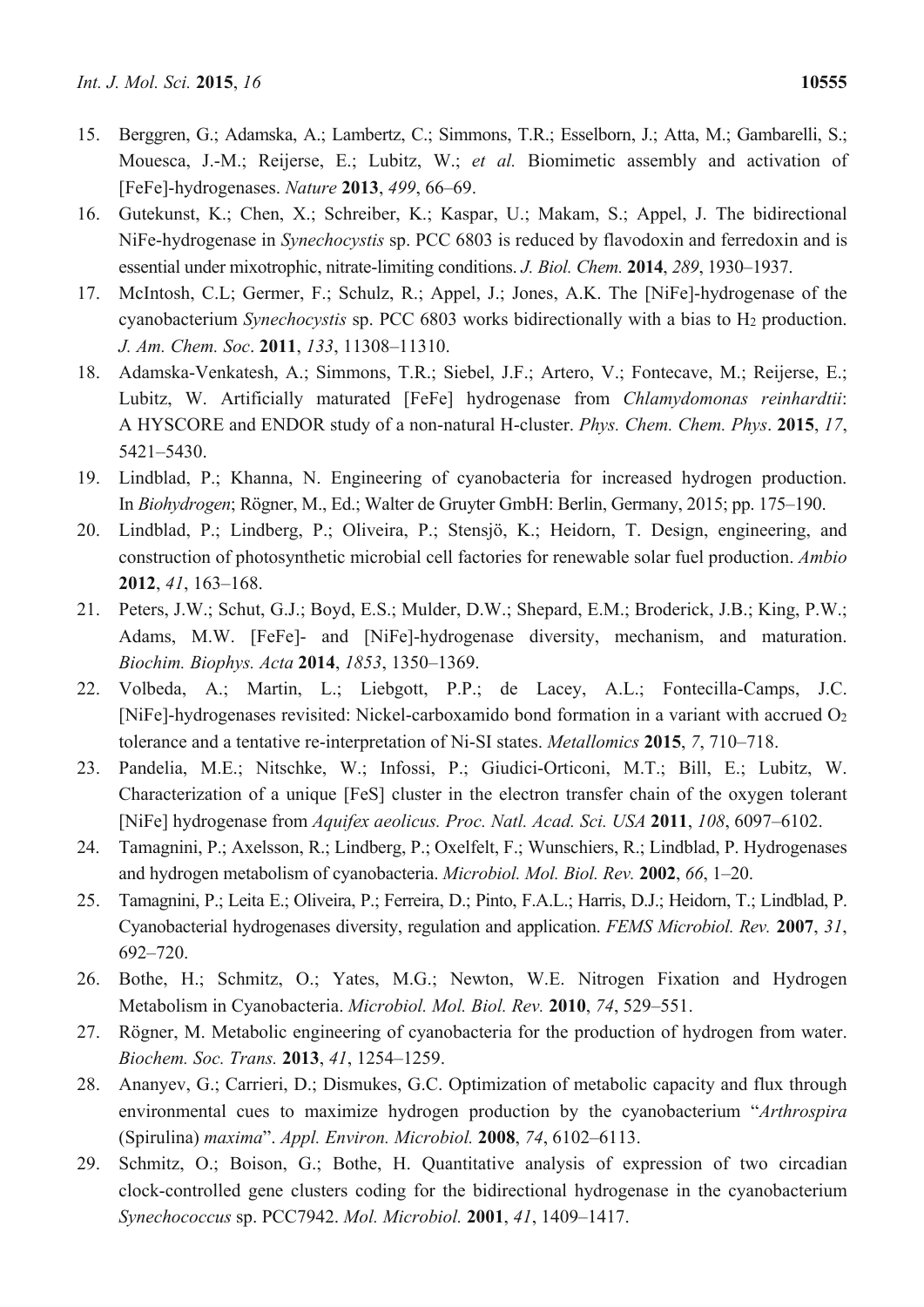- 30. Ohki, K.; Taniuchi, Y. Detection of nitrogenase in individual cells of a natural population of *trichodesmium* using immunocytochemical methods for fluorescent cells. *J. Oceanogr*. **2009**, *65*, 427–432.
- 31. Sandh, G.; Ramström, M.; Stensjö, K. Analysis of the early heterocyst Cys-proteome in the multicellular cyanobacterium *Nostoc punctiforme* reveals novel insights into the division of labor within diazotrophic filaments. *BMC Genomics* **2014**, *4*, 1064, doi:10.1186/1471-2164-15-1064.
- 32. Khetkorn, W.; Khanna, N.; Incharoensakdi, A.; Lindblad, P. Metabolic and genetic engineering of cyanobacteria for enhanced hydrogen production. *Biofuels* **2013**, *4*, 535–561.
- 33. Carrieri, D.; Wawrousek, K.; Eckert, C.; Yu, J.; Maness, P.C. The role of the bidirectional hydrogenase in cyanobacteria. *Bioresour. Technol.* **2011**, *102*, 8368–8377.
- 34. Appel, J.; Phunpruch, S.; Steinmüller, K.; Schulz, R. The bidirectional hydrogenase of *Synechocystis* sp. PCC 6803 works as an electron valve during photosynthesis. *Arch. Microbiol*. **2000**, *173*, 333–338.
- 35. Cournac, L.; Guedeney, G.; Peltier, G.; Vignais, P.M. Sustained photoevolution of molecular hydrogen in a mutant of *Synechocystis* sp. strain PCC 6803 deficient in the type I NADPH-dehydrogenase complex. *J. Bacteriol.* **2004**, *186*, 1737–1746.
- 36. Gutthann, F.; Egert, M.; Marques, A.; Appel, J. Inhibition of respiration and nitrate assimilation enhances photohydrogen evolution under low oxygen concentration in *Synechocystis* sp. PCC 6803. *Biochim. Biophys. Acta* **2007**, *1767*, 161–169.
- 37. Ludwig, M.; Schulz-Friedrich, R.; Appel, J. Occurrence of hydrogenases in cyanobacteria and anoxygenic photosynthetic bacteria: Implications for the phylogenetic origin of cyanobacterial and algal hydrogenases. *J. Mol. Evol.* **2006**, *63*, 758–768.
- 38. Eckert, C.; Boehm, M.; Carrieri, D.; Yu, J.; Dubini, A.; Nixon, P.J.; Maness, P.C. Genetic analysis of the Hox hydrogenase in the cyanobacterium *Synechocystis* sp. PCC 6803 reveals subunit roles in association, assembly, maturation, and function. *J. Biol. Chem.* **2012**, *287*, 43502–43515.
- 39. Kiss, E.; Kós, P.B.; Vass, I. Transcriptional regulation of the bidirectional hydrogenase in the cyanobacterium *Synechocystis* 6803. *J. Biotechnol*. **2009**, *142*, 31–37.
- 40. Shestakov, S.V.; Mikheeva, L.E. Genetic control of hydrogen metabolism in cyanobacteria. *Russ. J. Genet.* **2006**, *42*, 1272–1284.
- 41. Boison, G.; Schmitz, O.; Schmitz, B.; Bothe, H. Unusual gene arrangement of the bidirectional hydrogenase and functional analysis of its diaphorase subunit HoxU in respiration of the unicellular cyanobacterium *Anacystis nidulans*. *Curr. Microbiol*. **1998**, *36*, 253–258.
- 42. Boer, J.L.; Mulrooney, S.B.; Hausinger, R.P. Nickel-dependent metalloenzymes. *Arch. Biochem. Biophys*. **2014**, *544*, 142–152.
- 43. Shafaat, H.S.; Rüdiger, O.; Ogata, H.; Lubitz, W. [NiFe] hydrogenases: A common active site for hydrogen metabolism under diverse conditions. *Biochim. Biophys. Acta* **2013**, *1827*, 986–1002.
- 44. Yagi, T.; Higuchi, Y. Studies on hydrogenase. *Proc. Jpn. Acad. Ser. B Phys. Biol. Sci.* **2013**, *89*, 16–33.
- 45. Horch, M.; Lauterbach, L.; Lenz, O.; Hildebrandt, P.; Zebger, I. NAD(H)-coupled hydrogen cycling—Structure-function relationships of bidirectional [NiFe] hydrogenases. *FEBS Lett*. **2012**, *586*, 545–556.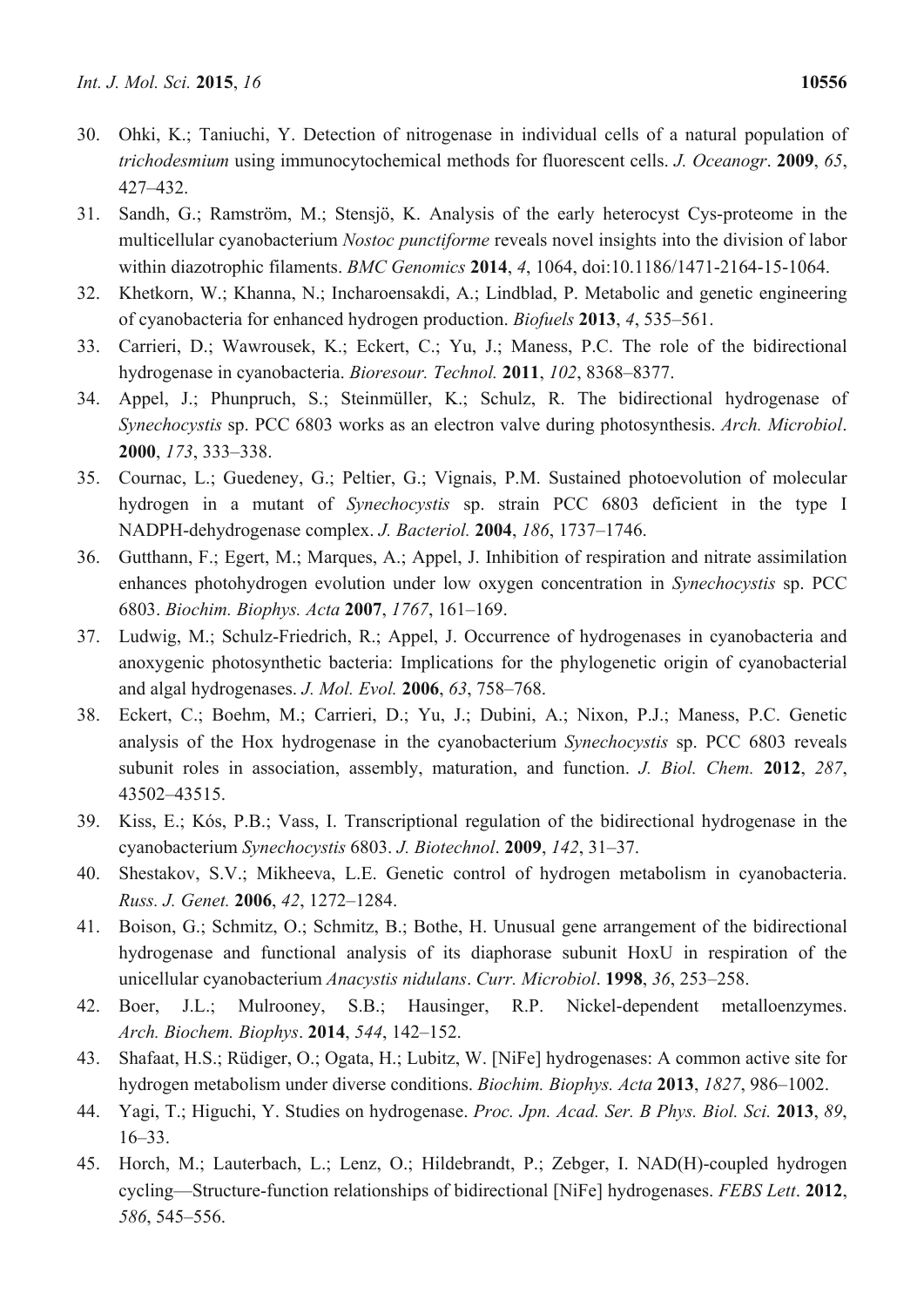- 46. Bock, A.; King, P.W.; Blokesch, M.; Posewitz, M.C. Maturation of hydrogenases. *Adv. Microb. Physiol.* **2006**, *51*, 1–71.
- 47. Broderick, J.B.; Byer, A.S.; Duschene, K.S.; Duffus, B.R.; Betz, J.N.; Shepard, E.M.; Peters, J.W. H-Cluster assembly during maturation of the [FeFe] hydrogenase. *J. Biol. Inorg. Chem.* **2014**, *19*, 747–757.
- 48. Wunschiers, R.; Batur, M.; Lindblad, P. Presence and expression of hydrogenase specific *C*-terminal endopeptidases in cyanobacteria. *BMC Microbiol*. **2003**, *3*, 8–20.
- 49. Soboh, B.; Lindenstrauss, U.; Granich, C.; Javed, M.; Herzberg, M.; Thomas, C.; Stripp, S.T. [NiFe]-hydrogenase maturation in vitro: Analysis of the roles of the HybG and HypD accessory proteins1. *Biochem. J.* **2014**, *464*, 169–177.
- 50. Hansel, A.; Axelsson, R.; Lindberg, P.; Troshina, O.Y.; Wunschiers, R.; Lindblad, P. Cloning and characterization of a *hyp* gene cluster in the filamentous cyanobacterium *Nostoc* sp. strain. *FEMS Microbiol. Lett.* **2001**, *201*, 59–64.
- 51. Kaneko, T.; Sato, S.; Kotani, H.; Tanaka, A.; Asamizu, E.; Nakamura, Y.; Miyajima, N.; Hirosawa, M.; Sugiura, M.; Sasamoto, S.; *et al*. Sequence analysis of the genome of the unicellular cyanobacterium *Synechocystis* sp. strain PCC 6803. II. Sequence determination of the entire genome and assignment of potential protein-coding regions. *DNA Res*. **1996**, *3*, 185–209.
- 52. Hoffmann, D.; Gutekunst, K.; Klissenbauer, M.; Schulz-Friedrich, R.; Appel, J. Mutagenesis of hydrogenase accessory genes of *Synechocystis* sp. PCC 6803. Additional homologues of *hypA* and *hypB* are not active in hydrogenase maturation. *FEBS J.* **2006**, *273*, 4516–4527.
- 53. Oliveira, P.; Lindblad, P. LexA, a transcriptional regulator binding in the promoter region of the bidirectional hydrogenase in the cyanobacterium *Synechocystis* sp. strain PCC6803*. FEMS Microbiol. Lett.* **2005**, *251*, 59–66.
- 54. Oliveira, P.; Lindblad, P. An AbrB-like protein regulates the expression of the bidirectional hydrogenase in *Synechocysti*s sp. strain 6803. *J. Bacteriol*. **2008**, *190*, 1011–1019.
- 55. Oliveira, P.; Lindblad, P. Transcriptional regulation of the cyanobacterial Hox-hydrogenase. *Dalton Trans*. **2009**, *45*, 9990–9996.
- 56. Gutekunst, K.; Phunpruch, S.; Schwarz, C.; Schuchardt, S.; Schulz-Friedrich, R.; Appel, J. LexA regulates the bidirectional hydrogenase in the cyanobacterium *Synechocystis* sp. PCC 6803 as a transcription activator. *Mol. Microbiol.* **2005**, *58*, 810–823.
- 57. Sakurai, H.; Masukawa, H.; Kitashima, M.; Inoue, K. How close we are to achieving commercially viable large-scale photobiological hydrogen production by cyanobacteria: A review of the biological aspects. *Life* **2015**, *5*, 997–1018.
- 58. Tye, J.W.; Hall, M.B.; Darensbourg, M.Y. Better than platinum? Fuel cells energized by enzymes. *Proc. Natl. Acad. Sci. USA* **2005**, *102*, 16911–16912.
- 59. Lojou, E.; Luo, X.; Brugna, M.; Candoni, N.; Dementin, S.; Giudici-Orticoni, M.T. Biocatalysts for fuel cells: Efficient hydrogenase orientation for H<sub>2</sub> oxidation at electrodes modified with carbon nanotubes. *J. Biol. Inorg. Chem*. **2008**, *13*, 1157–1167.
- 60. Houchins, J.P.; Burris, R.H. Occurrence and localization of two distinct hydrogenases in the heterocystous cyanobacterium *Anabaena* sp. strain 7120. *J. Bacteriol.* **1981**, *146*, 209–214.
- 61. Houchins, J.P.; Burris, R.H. Comparative characterization of two distinct hydrogenases from *Anabaena* sp. strain 7120. *J. Bacteriol*. **1981**, *146*, 215–221.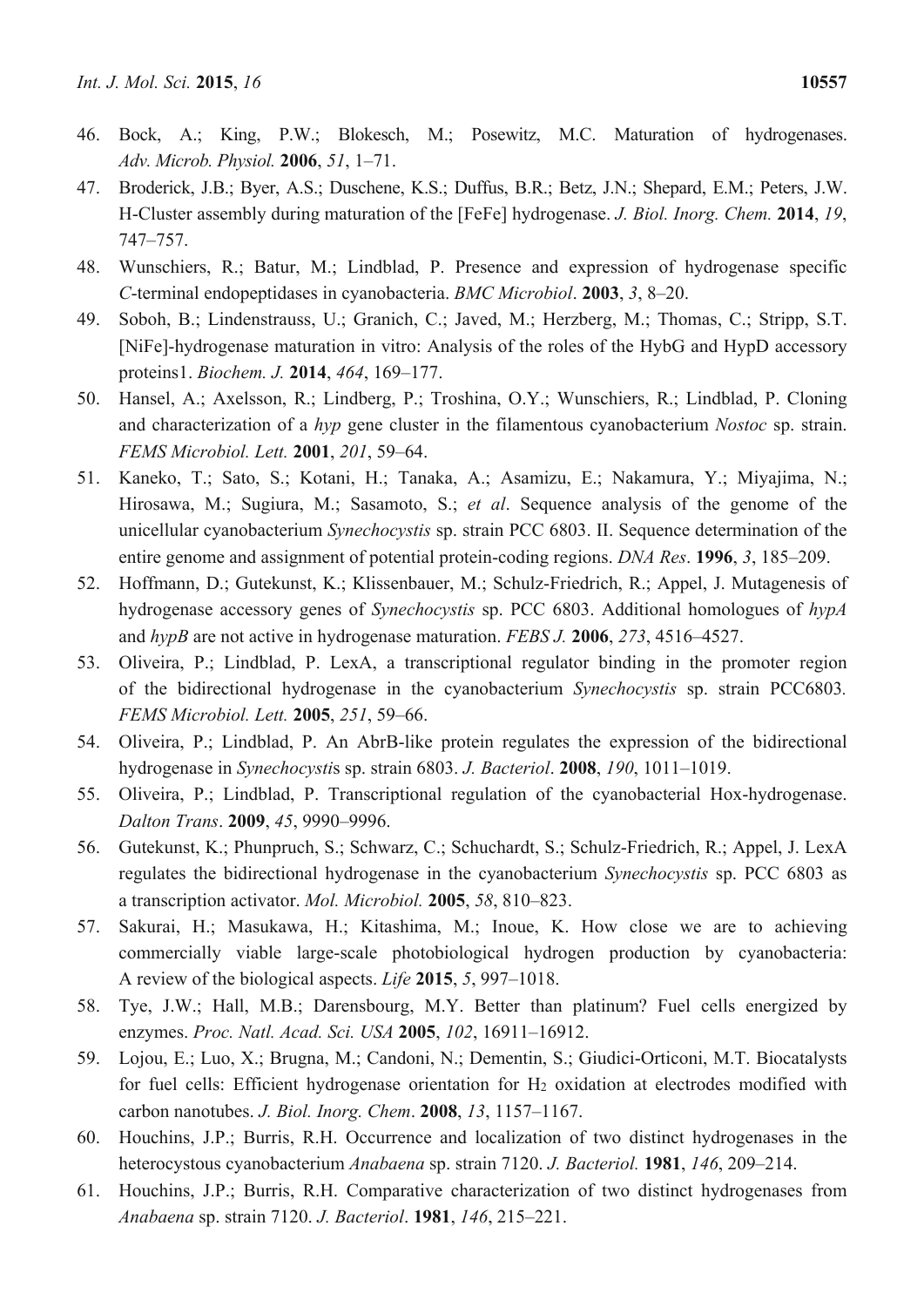- 62. Schmitz, O.; Boison, G.; Hilscher, R.; Hundeshangen, B.; Zimmer, W.; Lottspeich, F.; Bothe, H. Molecular biological analysis of a directional hydrogenase from cyanobacteria. *Eur. J. Biochem*. **1995**, *233*, 266–276.
- 63. Sigfridsson, K.G.; Leidel, N.; Sanganas, O.; Chernev, P.; Lenz, O.; Yoon, K.S.; Nishihara, H.; Parkin, A.; Armstrong, F.A.; Dementin, S.; *et al.* Structural differences of oxidized iron-sulfur and nickel-iron cofactors in  $O_2$ -tolerant and  $O_2$ -sensitive hydrogenases studied by X-ray absorption spectroscopy. *Biochim. Biophys. Acta* **2015**, *1847*, 162–170.
- 64. Stripp, S.T.; Lindenstrauss, U.; Granich, C.; Sawers, R.G.; Soboh, B. The influence of oxygen on [NiFe]-hydrogenase cofactor biosynthesis and how ligation of carbon monoxide precedes cyanation. *PLoS ONE* **2014**, *9*, e107488.
- 65. Pinto, F.; Elburg, K.; Pacheco, C.C.; Lopo, M.; Noirel, J.; Montagud, A.; Urcueguía, J.F.; Wright, P.C.; Tamagnini, P. Construction of a chassis for hydrogen production: Physiological and molecular characterization of a *Synechocystis* sp. PCC 6803 mutant lacking a functional bidirectional hydrogenase. *Microbiology* **2012**, *158*, 448–464.
- 66. Burroughs, N.J.; Boehm, M.; Eckert, C.; Mastroianni, G.; Spence, E.M.; Yu, J.; Nixon, P.J.; Appel, J.; Mullineaux, C.W.; Bryan, S.J.; *et al*. Solar powered biohydrogen production requires specific localization of the hydrogenase. *Energy Environ. Sci*. **2014**, *7*, 3791–3800.
- 67. Liu, L-N.; Bryan, S.J.; Huang, F.; Yu, J.; Nixon, P.J.; Rich, P.R.; Mullineaux, W.C. Control of electron transport routes through redox-regulated redistribution of respiratory complexes. *Proc. Natl. Acad. Sci. USA* **2012**, *109*, 11431–11436.
- 68. Appel, J.; Schulz, R. Hydrogen metabolism in organisms with oxygenic photosynthesis: Hydrogenases as important regulatory devices for a proper redox poising? *J. Photochem. Photobiol. B Biol.* **1998**, *47*, 1–11.
- 69. Schmitz, O.; Bothe, H. NAD(P)<sup>+</sup> Dependent Hydrogenase Activity in Extracts from the Cyanobacterium *Anacystis nidulans*. *FEMS Microbiol. Lett.* **1996**, *35*, 97–101.
- 70. Schmitz, O.; Boison, G.; Salzmann, H.; Bothe, H.; Schultz, K.; Wang, S.H.; Happe, T. HoxE—A subunit specific for the pentameric bidirectional hydrogenase complex (HoxEFUYH) of cyanobacteria. *Biochim. Biophys. Acta* **2002**, *1554*, 66–74.
- 71. Battchikova, N.; Eisenhut, M.; Aro, E.M. Cyanobacterial NDH-1 complexes: Novel insights and remaining puzzles. *Biochim. Biophys. Acta* **2011**, *1807*, 935–944.
- 72. Zhang, P.; Battchikova, N.; Paakkarinen, V.; Katoh, H.; Iwai, M.; Ikeuchi, M.; Battchikova, N.; Zhang, P.; Rudd, S.; Ogawa, T.; *et al*. Identification of NdhL and Ssl1690 (NdhO) in NDH-1L and NDH-1M complexes of *Synechocystis* sp. PCC 6803. *J. Biol. Chem.* **2005**, *280*, 2587–2595.
- 73. Prommeenate, P.; Lennon, A.M.; Markert, C.; Hippler, M.; Nixon P.J. Subunit composition of NDH-1 complexes of *Synechocystis* sp. PCC 6803—Identification of two new *ndh* gene products with nuclear-encoded homologues in the chloroplast Ndh complex*. J. Biol. Chem*. **2004**, *279*, 28165–28173.
- 74. Appel, J.; Schulz, R. Sequence analysis of an operon of a NAD(P)-reducing nickel hydrogenase from the cyanobacterium *Synechocystis* sp. PCC6803 gives additional evidence for direct coupling of the enzyme to NAD(P)H-dehydrogenase (complex I). *Biochim. Biophys. Acta* **1996**, *1298*, 141–147.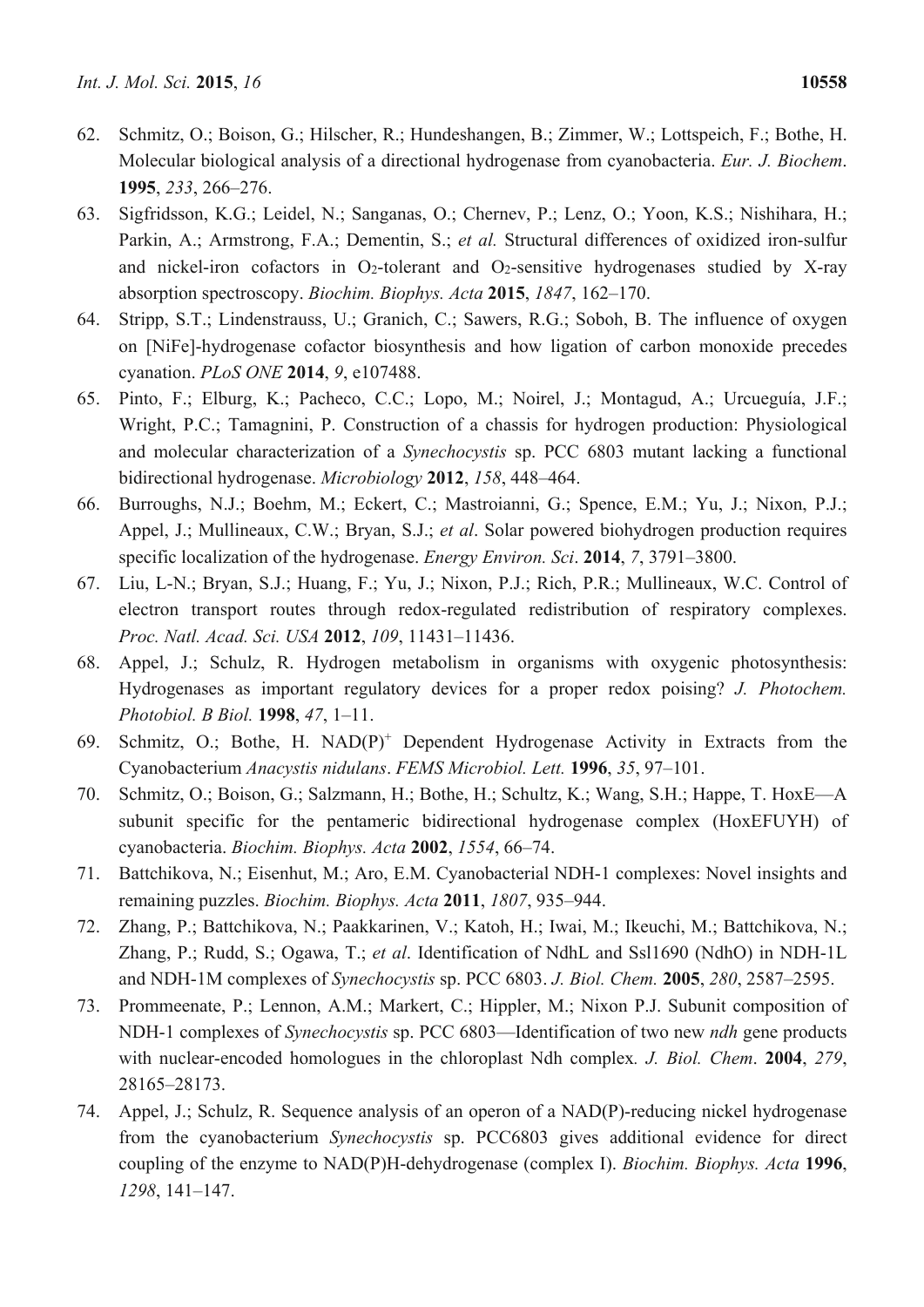- 75. Boison, G.; Bothe, H.; Hansel, A.; Lindblad, P. Evidence against a common use of the diaphorase subunits by the bidirectional hydrogenase and by the respiratory complex I in cyanobacteria. *FEMS Microbiol. Lett.* **1999**, *174*, 159–165.
- 76. Howitt, C.A.; Vermaas, W.F.J. Subunits of the NAD(P)-reducing nickel-containing hydrogenase do not act as part of the type-1 NAD(P)H-dehydrogenase in the cyanobacterium *Synechocystis* sp. PCC 6803. In *The Phototrophic Prokaryotes*; Peschek, G.A., Löffelhardt, W., Schmetterer, G., Eds.; Kluwer Academic/Plenum Publishers: New York, NY, USA, 1999, pp. 595–601.
- 77. Marreiros, B.C.; Batista, A.P.; Duarte, A.M.S.; Pereira, M.M. A missing link between complex I and group 4 membrane-bound [NiFe] hydrogenases. *Biochim. Biophys. Acta* **2013**, *1827*, 198–209.
- 78. Aubert-Jousset, E.; Cano, M.; Guedeney, G.; Richaud, P.; Cournac, L. Role of HoxE subunit in *Synechocystis* PCC6803 hydrogenase. *FEBS J.* **2011**, *278*, 4035–4043.
- 79. McNeely, K.; Xu, Y.; Ananyev, G.; Bennette, N.; Bryant, D.A.; Dismukes, C.G. Characterization of a *nifJ* mutant of *Synechococcus* sp. strain PCC 7002 lacking pyruvate:ferredoxin oxidoreductase. *Appl. Environ. Microbiol*. **2011**, *77*, 2435–2444.
- 80. Xu, Y.; Guerra, T.L.; Li, Z.; Ludwig, M.; Dismukes, C.G.; Bryant, D.A. Altered carbohydrate metabolism in glycogen synthase mutants of *Synechococcus* sp. strain PCC 7002: Cell factories for soluble sugars. *Metab. Eng*. **2013**, *16*, 56–67.
- 81. Skizim, N.J.; Ananyev, G.M.; Krishnan, A.; Dismukes, C.G. Metabolic pathways for photobiological hydrogen production by nitrogenase- and hydrogenase-containing unicellular cyanobacteria *Cyanothece*. *J. Biol. Chem.* **2012**, *287*, 2777–2786.
- 82. Kothari, A.; Potrafka, R.; Garcia-Pichel, F. Diversity in hydrogen evolution from bidirectional hydrogenases in cyanobacteria from terrestrial, freshwater and marine intertidal environments. *J. Biotechnol.* **2012**, *162*, 105–114.
- 83. Bennett, B.D.; Kimball, E.H.; Gao, M.; Osterhout, R.; van Dien, S.J.; Rabinowitz, J.D. Absolute metabolite concentrations and implied enzyme active site occupancy in *Escherichia coli*. *Nat. Chem. Biol.* **2009**, *5*, 593–599.
- 84. De Graef, M.R.; Alexeeva, S.; Snoep, J.L.; Teixeira de Mattos, M.J. The steady-state internal redox state (NADH/NAD) reflects the external redox state and is correlated with catabolic adaptation in *Escherichia coli. J. Bacteriol.* **1999**, *181*, 2351–2357.
- 85. Germer, F.; Zebger, I.; Saggu, M.; Lendzian, F.; Schulz, R. Overexpression, Isolation, and Spectroscopic Characterization of the Bidirectional [NiFe] Hydrogenase from *Synechocystis* sp. PCC 6803. *J. Biol. Chem.* **2009**, *284*, 36462–36472.
- 86. Goss, T.; Hanke, G. The end of the line: Can ferredoxin and ferredoxin NADP(H) oxidoreductase determine the fate of photosynthetic electrons? *Curr. Protein Pept. Sci.* **2014**, *15*, 385–393.
- 87. Rosner, V.; Wagner, H-J. Analysis and assessment of current photobioreactor systems for photobiological hydrogen production. In *Biohydrogen*; Rögner, M., Ed.; Walter de Gruyter GmbH: Berlin, Germany, 2015; pp. 19–37.
- 88. Ducat, D.C.; Sachdeva, G.; Silver, P.A. Rewiring hydrogenase-dependent redox circuits in cyanobacteria. *Proc. Natl. Acad. Sci. USA* **2011**, *108*, 3941–3946.
- 89. Berto, P.; Adamo, S.D.; Bergantino, E.; Vallese, F.; Giacometti, G.M.; Costantini, P. The Cyanobacterium *Synechocystis* sp. PCC 6803 is able to express an active [FeFe] hydrogenase without additional maturation proteins. *Biochem. Biophys. Res. Commun.* **2011**, *405*, 678–683.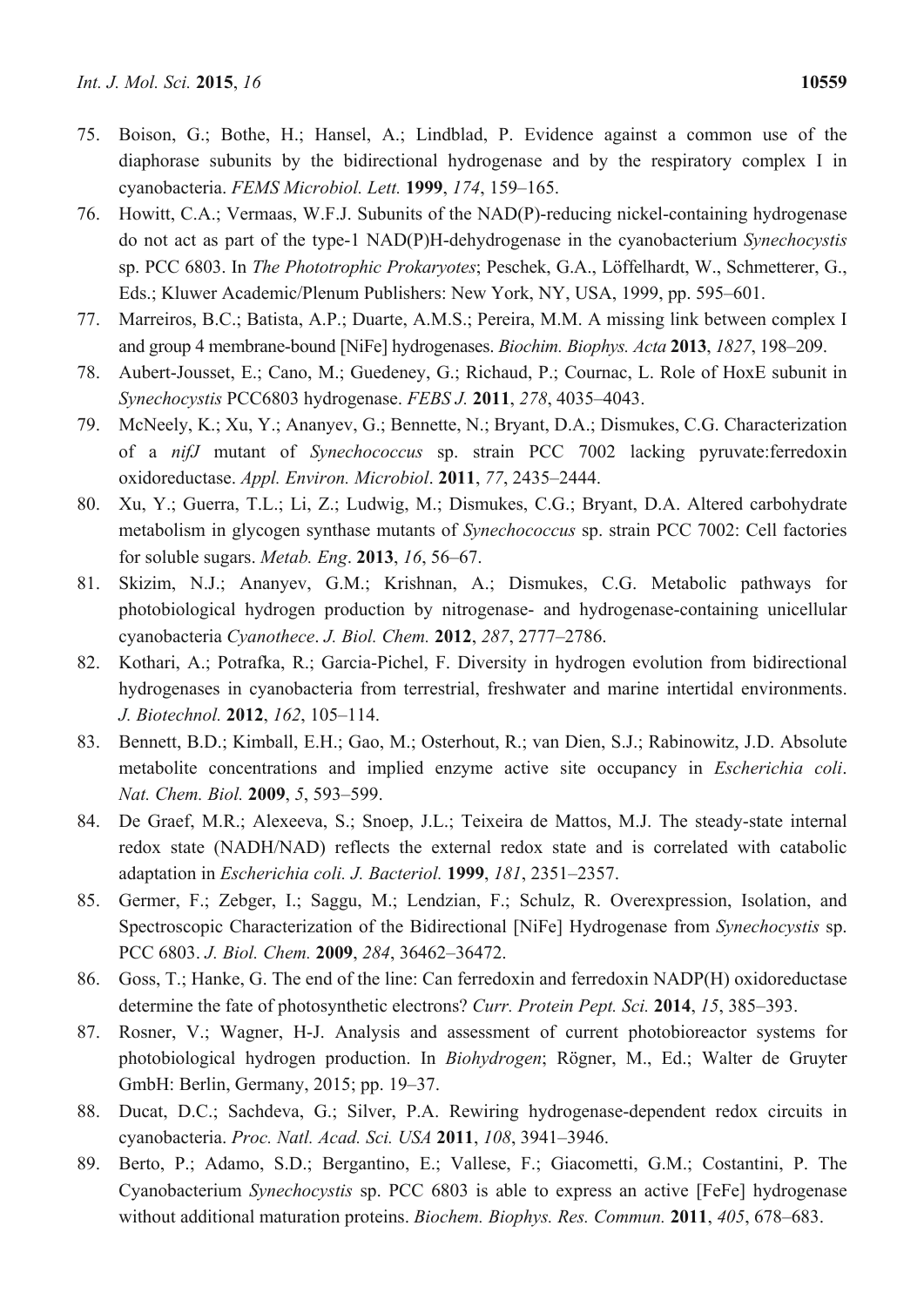- 90. Gartner, K.; Lechno-Yossef, S.; Cornish, A.J.; Wolk, P.C.; Hegg, E.C. Expression of *Shewanella Oneidensis* MR-1 [FeFe] hydrogenase genes in *Anabaena* Sp. strain PCC 7120. *Appl. Environ. Microbiol.* **2012**, *78*, 8579–8586.
- 91. Weyman, P.D.; Vargas, W.; Tong, Y.; Yu, J.; Maness, P.C.; Smith, H.O.; Xu, Q. Heterologous expression of *Alteromonas macleodii* and *Thiocapsa roseopersicina* [NiFe] hydrogenases in *Synechococcus elongatus*. *PLoS ONE* **2011**, *6*, e20126.
- 92. Posewitz, M.C.; Mulder, D.W.; Peters, J.W. New frontiers in hydrogenase structure and biosynthesis. *Curr. Chem. Biol.* **2008**, *2*, 178–199.
- 93. Mulder, D.W.; Shepard, E.M.; Meuser, J.E.; Joshi, N.; King, P.W.; Posewitz, M.C.; Broderick, J.B.; Peters, J.W. Insights into [FeFe] hydrogenase structure, mechanism, and maturation. *Structure*  **2011**, *19*, 1038–1052.
- 94. Baebpraserta, W.; Jantaroa, S.; Khetkorna, W.; Lindblad, P.; Incharoensakdia, A. Increased H2 production in the cyanobacterium *Synechocystis* sp. strain PCC 6803 by redirecting the electron supply via genetic engineering of the nitrate assimilation pathway. *Metab. Eng.* **2011**, *13*, 610–616.
- 95. Stripp, S.T.; Goldetb, G.B.; Brandmayrb, C.; Sanganasc, O.; Vincent, K.A.; Haumannc, M. How oxygen attacks [FeFe] hydrogenases from photosynthetic organisms. *Proc. Natl. Acad. Sci. USA* **2009**, *106*, 17331–17336.
- 96. Wolk, C.P.; Ernest, A.; Elhai, J. Heterocyst metabolism and development. In *The Molecular Biology of Cyanobacteria*; Bryant, A., Ed.; Kluwer Academic Publishers: Dordrecht, The Netherlands, 1994; pp. 769–823.
- 97. Fay, P. Oxygen relations of nitrogen fixation in cyanobacteria. *Microbiol. Rev.* **1992**, *56*, 340–373.
- 98. Masukawa, H.; Inoue, K.; Sakurai, H.; Wolk, C.P.; Hausinger, R.P. Site-directed mutagenesis of the *Anabaena* sp. strain PCC 7120 nitrogenase active site to increase photobiological hydrogen production. *Appl. Environ. Microbiol*. **2010**, *76*, 6741–6750.
- 99. Vargas, W.A.; Weyman, P.D.; Tong, Y.; Smith, H.O.; Xu, Q. A [NiFe]-hydrogenase from *Alteromonas macleodii* with unusual stability in the presence of oxygen and high temperature. *Appl. Environ. Microbiol.* **2011**, *77*, 1990–1998.
- 100. Weyman, P.D.; Vargas, W.; Chuang, R.Y.; Chang, Y.; Smith, H.O.; Xu, Q. Heterologous expression of *Alteromonas macleodii* and *Thiocapsa roseopersicina* [NiFe] hydrogenases in *Escherichia coli*. *Microbiology* **2011**, *157*, 1363–1374.
- 101. Xu, Y.; Weyman, P.D.; Umetani, M.; Xiong, J.; Qi, X.; Xu, Q.; Iwasaki, H.; Johnson, C.H. Circadian Yin-Yang regulation and its manipulation to globally reprogram gene expression. *Curr. Biol.* **2013**, *23*, 2365–2374.
- 102. Maróti, G.; Tong, Y.; Yooseph, S.; Baden-Tillson, H.; Smith, H.O.; Kovács, K.L.; Frazier, M.; Venter, J.C.; Xu, Q. Discovery of [NiFe] hydrogenase genes in metagenomic DNA: Cloning and heterologous expression in *Thiocapsa roseopersicina*. *Appl. Environ. Microbiol.* **2009**, *75*, 5821–5830.
- 103. Lukey, M.J.; Parkin, A.; Roessler, M.M.; Murphy, B.J; Harmer, J.; Palmer, T.; Sargent, F.; Armstrong, F.A. How *Escherichia coli* is equipped to oxidize hydrogen under different redox conditions. *J. Biol. Chem.* **2010**, *285*, 3928–3938.